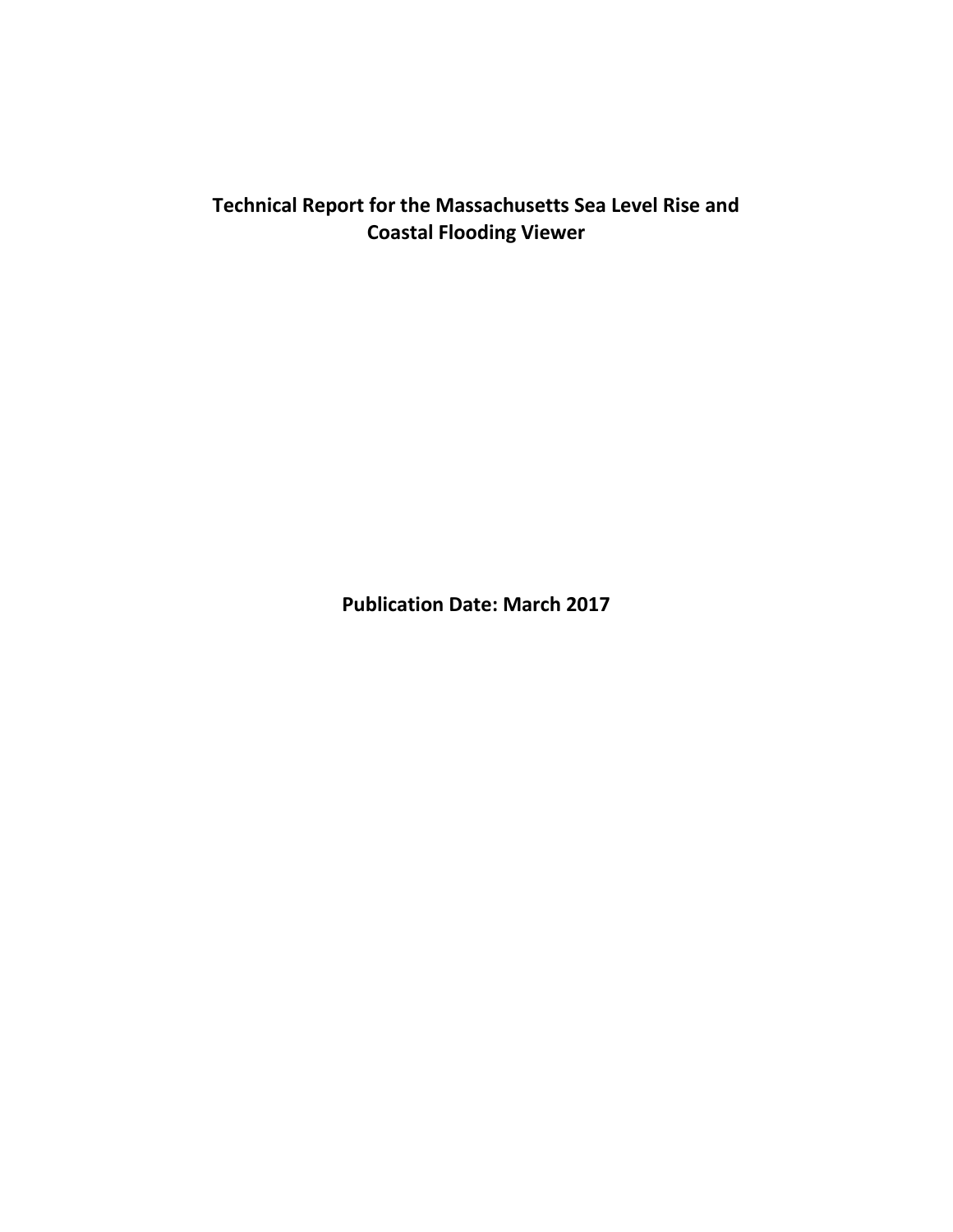# **TABLE OF CONTENTS**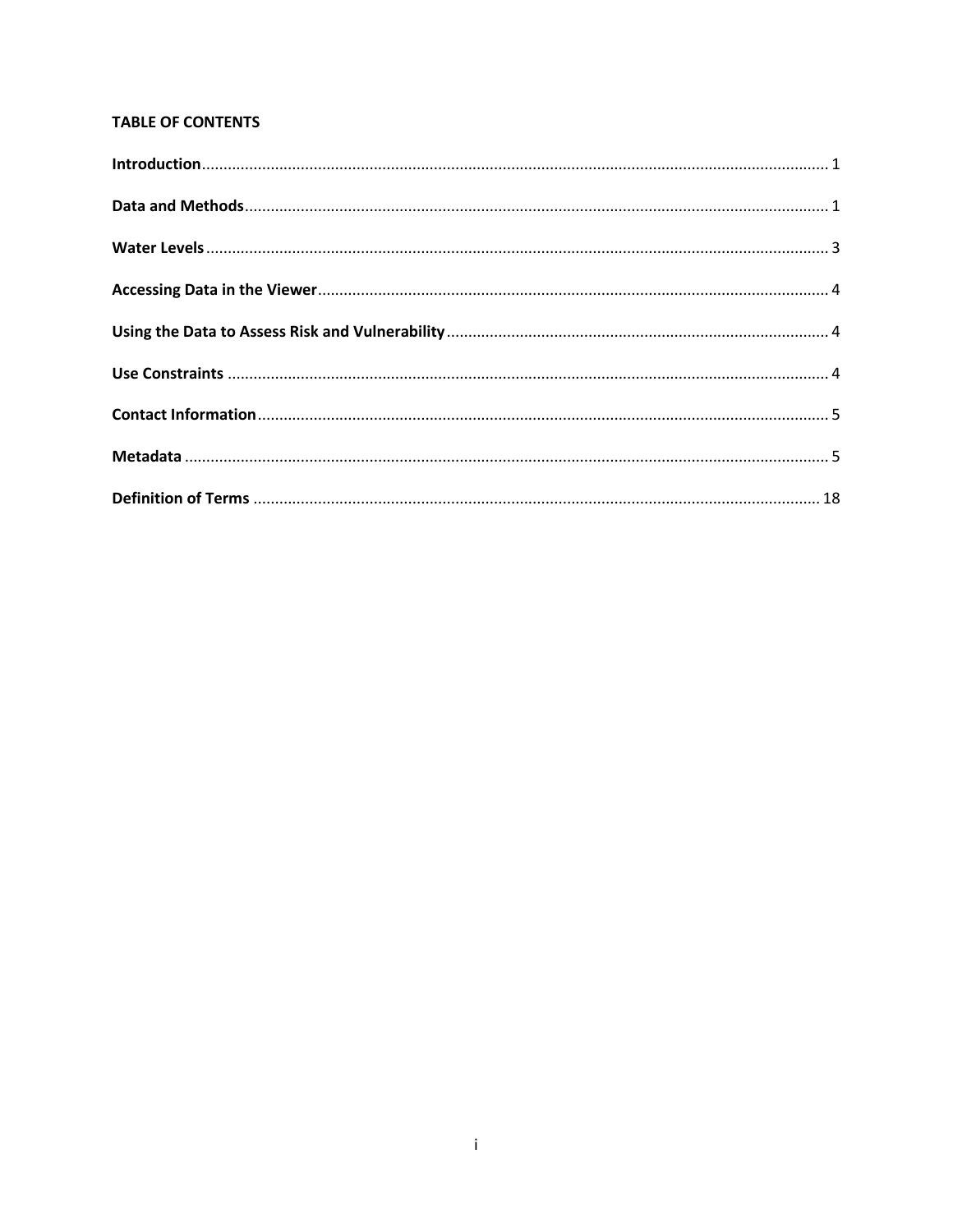## **INTRODUCTION**

To support the assessment of coastal flooding vulnerability and risk for community facilities and infrastructure, the Massachusetts Office of Coastal Zone Management (CZM) developed the Massachusetts Sea Level Rise and Coastal Flooding Viewer. The viewer includes interactive maps of flooding extents and water level elevations associated with sea level rise scenarios, current coastal flood zones, and hurricane surge modeled by the National Oceanic and Atmospheric Administration (NOAA), Federal Emergency Management Agency (FEMA), and U.S. Army Corps of Engineers (USACE). This technical report discusses the types of facilities and coastal flooding data used in the study, water levels and their associated datums, accessing the viewer on the web, guidance on appropriate use and interpretation of the inundation maps, and detailed metadata that provide a citation and technical details (origin, modifications [if any], and accuracy) for all constituent data sets.

## **DATA AND METHODS**

Sources and methods used to prepare the data for inclusion in the viewer and assure data quality, applicability, and validity are briefly summarized below for the community facilities and infrastructure data and coastal flooding data (i.e., data used to prepare sea level rise, FEMA coastal flood zones, and hurricane surge maps).

## **Facility Data**

The following community facility and infrastructure types were included in the viewer: active landfills, acute care hospitals, airports, community health centers, electrical generation facilities, fire stations, harbormaster's offices, libraries, long-term care residences, Massachusetts Bay Transportation Authority (MBTA) commuter rail and subway stations, municipal wastewater treatment facilities, police stations, port facilities, prisons, public colleges and universities, public water supply sources, schools (pre-K through high school), town/city halls, United States Coast Guard bases, and water supply protection areas. Data for facility locations were obtained from the Massachusetts Office of Geographic Information (MassGIS), Massachusetts Department of Transportation, CZM, and other state and federal agencies. Facilities located inland of mapped coastal flooding areas were not included.

Facility data sets that began as point data were converted by CZM to polygons to represent facility (or building) footprints. For example, CZM acquired MassGIS point data representing schools and, after quality control, located the relevant building outlines (or "roofprints") developed by MassGIS for subsequent analysis of coastal flooding vulnerability. In other cases where facility data sets were coincident with parcels (airports for example), the polygon boundaries were edited to exclude open or undeveloped areas like parking lots and vegetated buffers.

All facility data went through the following general quality and validation analysis:

- Data were checked for completeness (i.e., to ensure that all facilities were accounted for and that those that were erroneously included were removed).
- Locations were verified using external data sources including MassGIS orthophotos, Bing Maps oblique imagery, Google Maps Street View imagery, MassGIS Level 3 Assessors' Parcels, and web searches.
- Attributes, usually facility type and name, were checked and updated as necessary.
- ArcGIS software was used to check for topological errors.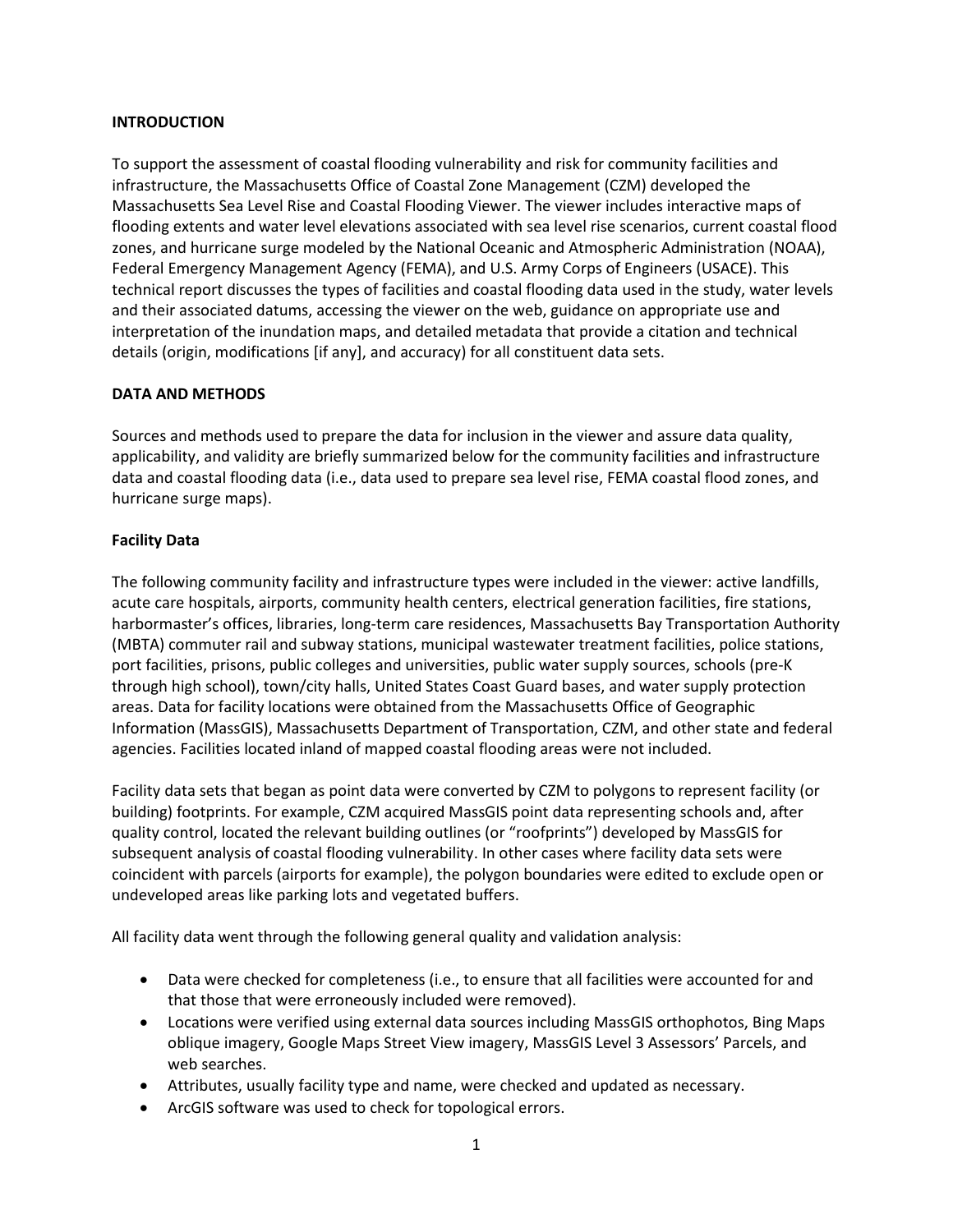More information about facility data, including summaries, credit, publication date, accuracy, and CZM modifications (if any), can be found in the metadata section of this report.

## **Coastal Flooding Data**

To determine risk and vulnerability to possible flooding and water levels at specific facilities, the facility data were compared to three coastal flooding data sets: NOAA sea level rise scenarios, FEMA coastal flood zones, and hurricane surge inundation zones. A brief description of each is provided below.

## *Sea Level Rise*

These data were created as part of NOAA's effort to visualize community-level impacts from sea level rise. The data were incorporated into a web-based visualization tool called Sea Level Rise and Coastal Flooding Impacts v2.0 [\(https://coast.noaa.gov/slr\)](https://coast.noaa.gov/slr/), which depicts the potential inundation of coastal areas resulting from a projected 1- to 6-foot rise in sea level above current Mean Higher High Water (MHHW) conditions.

The process used by NOAA to produce the sea level rise data can be described as a modified bathtub approach that creates a planar water surface representing the sea level rise scenario added to the current MHHW tidal elevation. The approach is "modified" by correcting for hydrologic connectivity where, for example, a road or other raised elevation feature apparently cuts off a waterbody from the ocean, yet in reality does allow for water exchange via a culvert, underground pipe, or other structure. The degree to which NOAA was actually able to account for hydrologic connectivity is variable. In addition, the model used to produce the sea level rise data does not account for erosion, subsidence, or any future changes in an area's hydrodynamics—it is simply a method used to visualize the potential scale, but not exact location, of inundation resulting from static sea level rise.

NOAA's steps used to develop the sea level rise data can be summarized as:

- 1. Use publicly, best available and accessible LIDAR data.
- 2. Use MHHW as the base elevation. $<sup>1</sup>$  $<sup>1</sup>$  $<sup>1</sup>$ </sup>
- 3. Map projected levels of sea level rise (i.e., 1-6 feet).
- 4. Evaluate inundation for hydrological connectivity.
- 5. Preserve hydrologically unconnected areas greater than one acre in size, but display separately from hydrologically connected inundation.

For further information on NOAA's data development methods, see *New Mapping Tool and Techniques for Visualizing Sea Level Rise and Coastal Flooding Impacts* [\(https://coast.noaa.gov/data/digitalcoast/pdf/slr-new-mapping-tool.pdf\)](https://coast.noaa.gov/data/digitalcoast/pdf/slr-new-mapping-tool.pdf) (PDF, 3.4 MB).

<span id="page-3-0"></span> $1$  For inundation studies for which increased water level scenarios are required to determine the amount of land affected by sea level inundation, the elevation of a tidal datum (such as MHHW) is often used as the base elevation. This is because the high water datum represents the elevation of the normal daily excursion of the tide where the land area is inundated.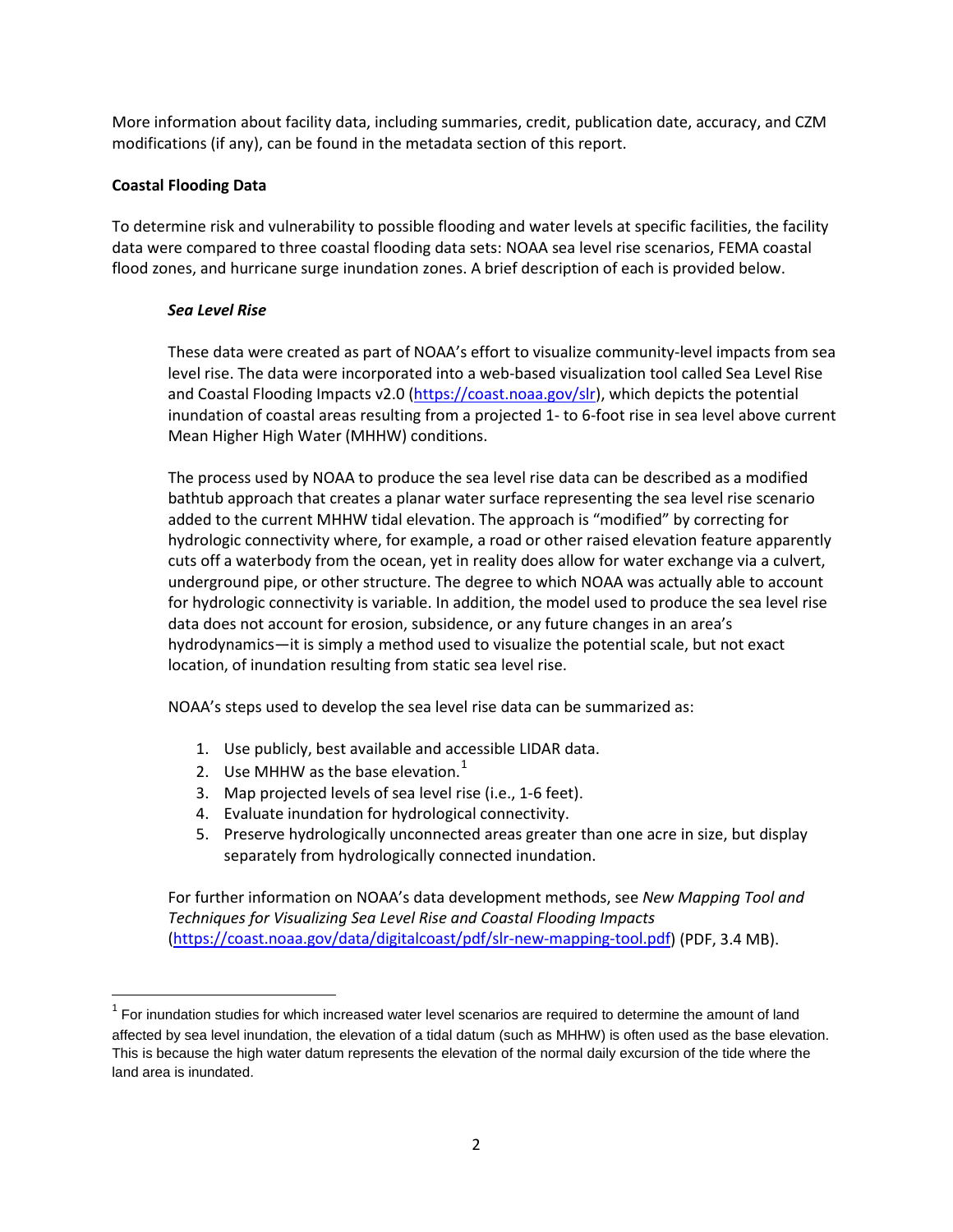#### *FEMA Coastal Flood Zones*

The flood zones depicted on FEMA Flood Insurance Rate Maps (FIRMs) indicate the predicted magnitude and severity of flood hazards in Special Flood Hazard Areas (SFHAs). SFHAs are defined by FEMA as being areas subject to inundation in a 1% annual chance flood, or a flood that has a 1% chance of occurring in a given year. For each flood zone, FIRMs typically indicate the elevation the water is expected to reach in a 1% annual chance flood, referred to as the Base Flood Elevation (BFE).

Further information on flood zones can be found in the metadata section of this report and in CZM's 2015 publication, *Interpreting Federal Emergency Management Agency Flood Maps and Studies in the Coastal Zone* [\(http://www.mass.gov/eea/agencies/czm/program](http://www.mass.gov/eea/agencies/czm/program-areas/stormsmart-coasts/interpreting-fema-maps.html)[areas/stormsmart-coasts/interpreting-fema-maps.html\)](http://www.mass.gov/eea/agencies/czm/program-areas/stormsmart-coasts/interpreting-fema-maps.html).

## *Hurricane Surge*

Water levels resulting from hurricane storm surge come from the Sea, Lake, and Overland Surge from Hurricanes (SLOSH) computerized weather model. SLOSH was developed by the National Weather Service (NWS) to estimate storm surge (the rise of water generated by a storm, over and above the predicted astronomical tides) resulting from historical, hypothetical, and predicted hurricanes. The SLOSH model calculates a potential "worst-case" surge based on the results from thousands of combinations of hurricane category, forward speed, pressure, prelandfall location, direction, and local topography.

USACE updated SLOSH hurricane inundation data for coastal communities in Massachusetts as part of an update to their Massachusetts Hurricane Evacuation Study [\(http://www.nae.usace.army.mil/Missions/Projects-Topics/Massachusetts-Hurricane-Studies\)](http://www.nae.usace.army.mil/Missions/Projects-Topics/Massachusetts-Hurricane-Studies/). To account for tidal variation along the coast of Massachusetts, USACE increased SLOSH model outputs by five feet across entire communities from Plymouth northward as well as the following Cape Cod communities with any exposure to Cape Cod Bay: Bourne, Sandwich, Barnstable, Yarmouth, Dennis, Brewster, Orleans, Eastham, Wellfleet, Truro, and Provincetown. Modeled storm surge elevations for the remaining coastal communities along Nantucket Sound and Buzzards Bay were increased by two feet.

For more information, see the 2016 *New England Hurricane Evacuation Study - Technical Data Report* [\(http://www.nae.usace.army.mil/portals/74/docs/Topics/HurricaneStudies/2016%20State%20Updat](http://www.nae.usace.army.mil/portals/74/docs/Topics/HurricaneStudies/2016%20State%20Updates/Massachusetts/New%20England%20Hurricane%20Evacuation%20Study.pdf) [es/Massachusetts/New%20England%20Hurricane%20Evacuation%20Study.pdf\)](http://www.nae.usace.army.mil/portals/74/docs/Topics/HurricaneStudies/2016%20State%20Updates/Massachusetts/New%20England%20Hurricane%20Evacuation%20Study.pdf) (PDF, 5.2 MB).

#### **WATER LEVELS**

All water levels are referenced to a common vertical datum, a reference system used by surveyors and other professionals to measure and relate elevations to the Earth's surface. Without a baseline for measurement, elevation values for the same location would be inconsistent. The North American Vertical Datum of 1988 (NAVD 88), the official vertical datum of the United States, is used in these maps. Flooding over land is depicted in the viewer in feet above 0 NAVD 88, rather than water depth above the ground surface.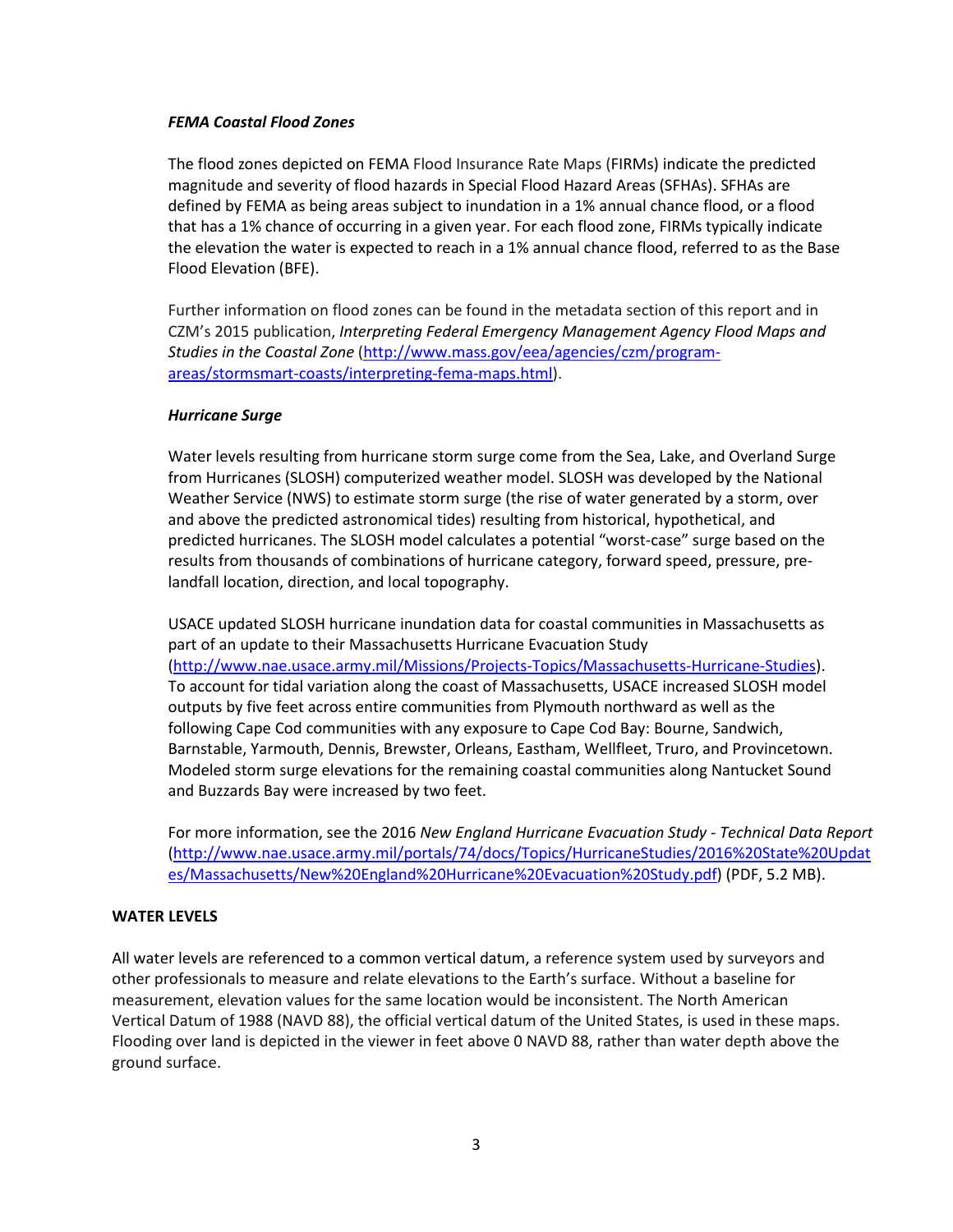CZM used NOAA's vertical datum transformation tool, VDatum [\(https://vdatum.noaa.gov\)](https://vdatum.noaa.gov/), to convert the sea level rise and hurricane surge data from their native tidal datum (MHHW) to NAVD 88. For the FEMA coastal flood zones, no datum transformations were necessary (flood levels are provided in NAVD 88 by FEMA). Note that the water levels for specific locations are reported in whole feet for all three coastal flooding data sets. The inaccuracies inherent in modeling and topography preclude reporting elevations with greater precision.

#### **ACCESSING DATA IN THE VIEWER**

The Massachusetts Sea Level Rise and Coastal Flooding Viewer [\(https://mass](https://mass-eoeea.maps.arcgis.com/apps/MapSeries/index.html?appid=6f2797652f8f48eaa09759ea6b2c4a95)[eoeea.maps.arcgis.com/apps/MapSeries/index.html?appid=6f2797652f8f48eaa09759ea6b2c4a95\)](https://mass-eoeea.maps.arcgis.com/apps/MapSeries/index.html?appid=6f2797652f8f48eaa09759ea6b2c4a95) can be accessed from a personal computer, tablet, or smart phone. Users are presented with a brief text introduction and tabbed maps of Sea Level Rise, FEMA Coastal Flood Zones, and Hurricane Surge. The maps can be zoomed in and out and panned. Facilities are symbolized with an outline and a clickable icon that provides a pop-up box with the facility name, type, town or city, and water level. To help users better understand the relative vulnerability associated with each of the coastal flooding types, the map scale is held constant between tabs.

#### **USING THE DATA TO ASSESS RISK AND VULNERABILITY**

To assess local vulnerability—the exposure of a facility to an approximate level to which water will rise at during a flooding scenario—a user must know the elevation of a feature of the facility, such as the ground elevation or first floor. Elevation data are most commonly found on either a building plan or site survey. If those documents are unavailable, a professional surveyor will be needed to determine accurate elevation levels. (Please note that elevation data from phones, other consumer grade Global Positioning System [GPS] devices, and online tools such as Google Earth typically have errors in vertical position that exceed one foot, and can exceed tens of feet.) When ground elevation is known at a facility in NAVD 88, water depth around the facility is equal to the water level provided in the viewer minus the ground elevation. For example, if the ground elevation at the foundation of the local police station is 13 feet NAVD 88, and the reported water level is 15 feet (also in NAVD 88), there would be approximately 2 feet of flooding at the building.

Note: It is extremely important to ensure that the topographic data on the site plan is relative to the same datum as that of the reported water level in the viewer. *One* datum must be used to maintain consistency between water levels and site topography, allowing for a correct water depth calculation. If datum conversions are necessary, NOAA's VDatum tool enables a user to transform elevation data between any two vertical datums among a choice of 36 different vertical datums.

#### **USE CONSTRAINTS**

These maps and data should be used for planning purposes only. Site-specific assessments of elevation or boundaries (parcel, building, or other) should be made by a certified survey professional. The spatial and positional accuracy of this information will vary depending on the original source data and methods utilized. Inherent in any dataset used to develop geographical representations are limitations of accuracy as determined by the source, scale, and resolution of the data, among other factors. CZM is not liable for the improper or incorrect use of the data and information described and/or contained herein. The information contained in these maps and data are dynamic and can change over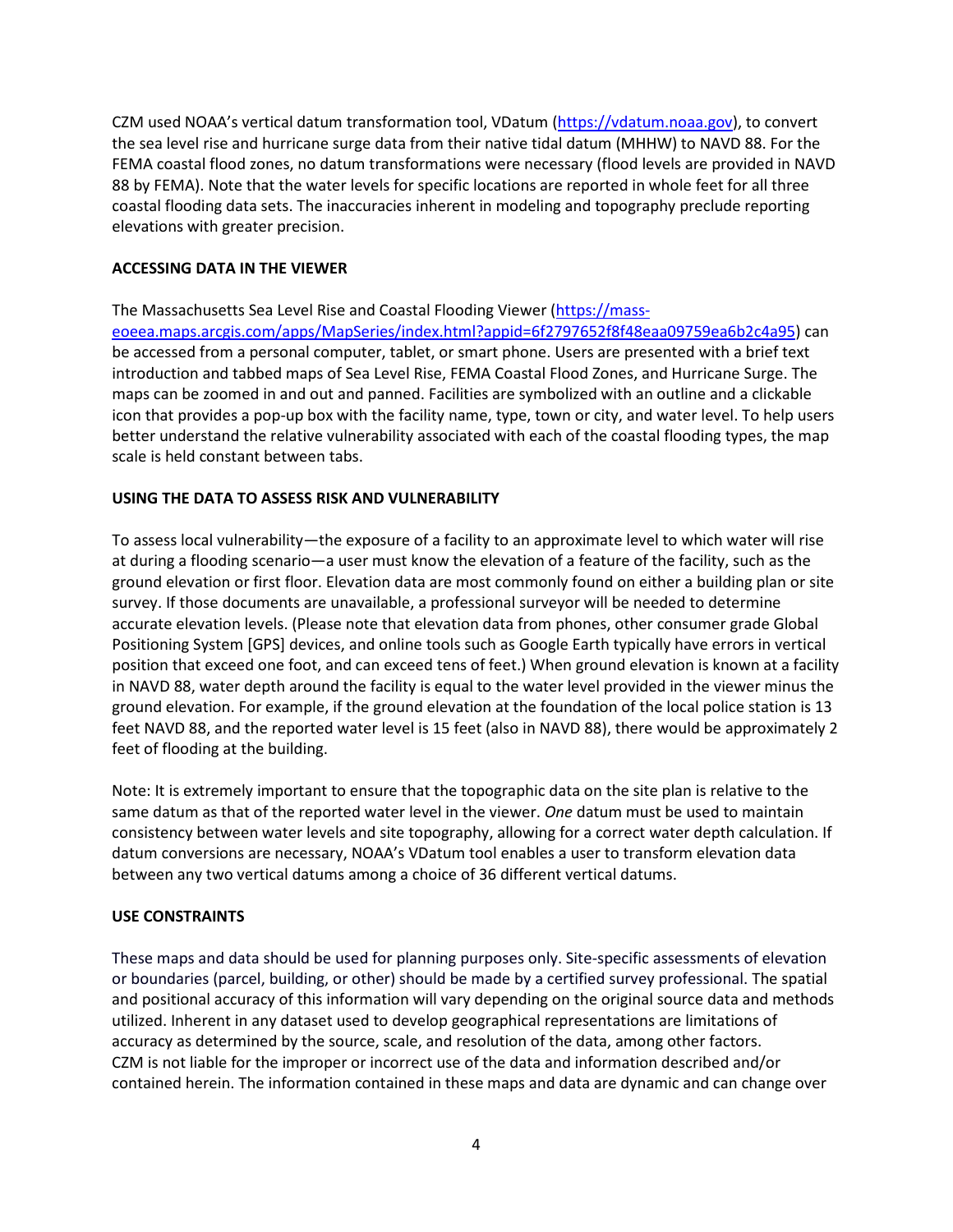time. It is the responsibility of the data user to use the data appropriately and consistent with the limitations of geospatial data in general and these data in particular.

## **CONTACT INFORMATION**

#### **Coastal Shoreline and Floodplain Management**

Julia Knisel julia.knisel@state.ma.us 617-626-1191

**Mapping and Data** Dan Sampson daniel.sampson@state.ma.us 627-626-1178

#### **METADATA**

This section provides abbreviated metadata on each data set used to develop the Massachusetts Sea Level Rise and Coastal Flooding Viewer.

## **NOAA Office for Coastal Management Sea Level Rise Inundation Data: Potential Extent of Mean Higher High Water with 1-6 ft Sea Level Rise**

*Summary* - These data were created as part of the NOAA Office for Coastal Management (OCM) effort to depict the potential inundation of coastal areas resulting from a projected 1- to 6-foot rise in sea level above current MHHW (mean higher high water, the average higher high water of each tidal day observed over a 19-year period) conditions. The purpose of these data is to provide coastal managers and scientists with a preliminary look at sea level rise and coastal flooding impacts. The process used to produce the data can be described as a modified bathtub approach that attempts to account for both local/regional tidal variability as well as hydrological connectivity. The process uses two source datasets to derive the final inundation data for each sea level rise inundation scenario: 1) the Digital Elevation Model (DEM) of the area, and 2) a MHHW tidal surface model that represents spatial tidal variability, which is created using the NOAA National Geodetic Survey's VDatum datum transformation software in conjunction with spatial interpolation/extrapolation methods. The model used to produce these data does not account for erosion, subsidence, or any future changes in an area's hydrodynamics—it is simply a method to derive data in order to visualize the potential scale, not exact location, of inundation from sea level rise.

*Credit* - National Oceanic and Atmospheric Administration Office for Coastal Management (NOAA OCM), January 2013

*Web link* - <http://coast.noaa.gov/digitalcoast/tools/slr>

*CZM modifications* - The sea level rise scenarios were intersected with the footprints of the critical facilities to identify facilities wholly or partially located in the mapped inundation zones. The water surface elevations were determined using elevation and inundation data provided by NOAA OCM. Water levels were rounded to the nearest foot.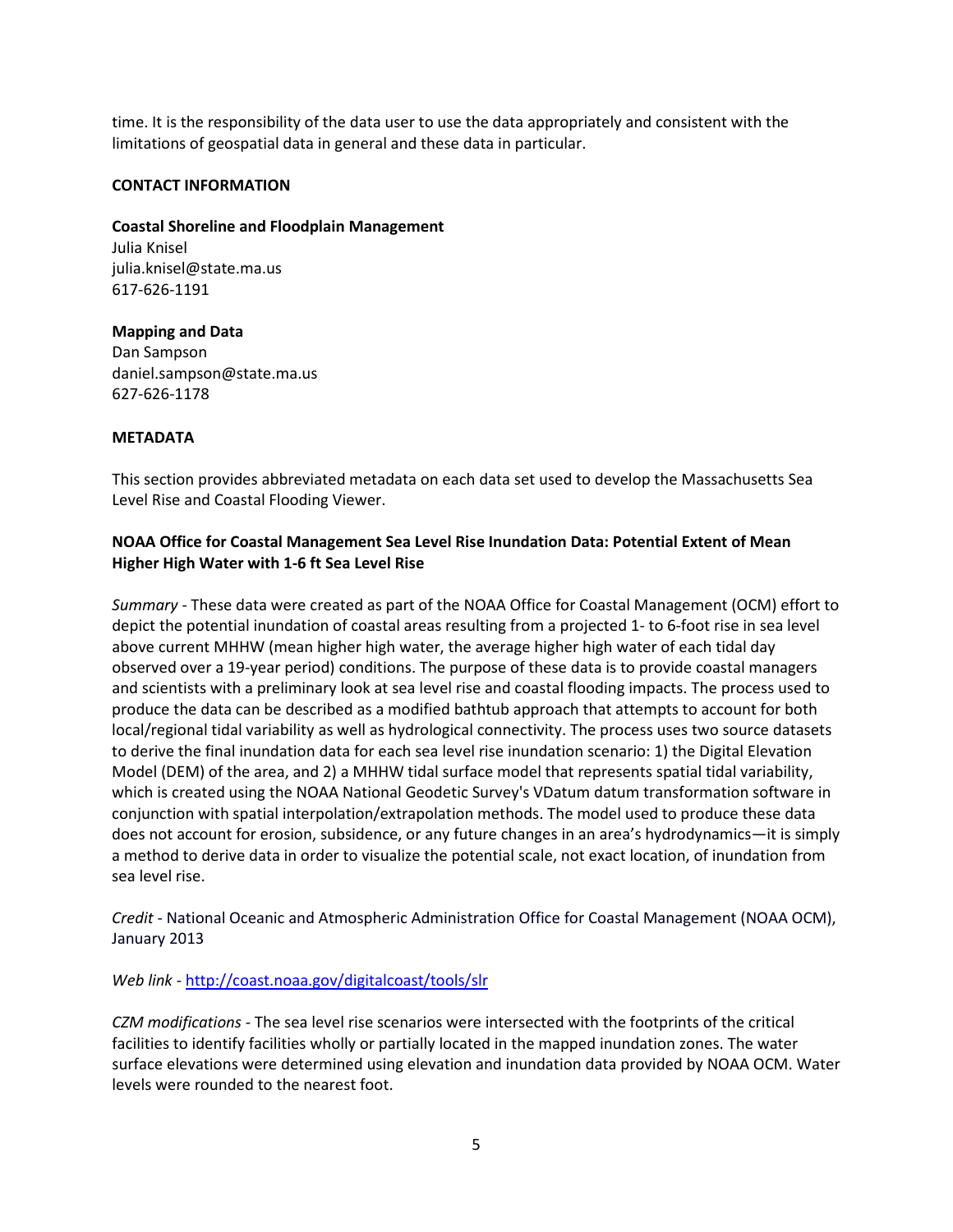*Accuracy* - A thorough analysis of error is complex. In summary, the method adopted by NOAA OCM includes the uncertainty in the LIDAR-derived elevation data and the uncertainty in the modeled tidal surface inherent in the NOAA VDatum model. This uncertainty is combined and mapped to show that the inundation depicted in these data is not really a hard line, but rather a zone with greater and lesser chances of inundation. For a detailed description of the confidence level and its computation, please see the NOAA OCM Mapping Inundation Uncertainty document

[\(https://coast.noaa.gov/slr/assets/pdfs/Elevation\\_Mapping\\_Confidence\\_Methods.pdf\)](https://coast.noaa.gov/slr/assets/pdfs/Elevation_Mapping_Confidence_Methods.pdf) (PDF, 1.4 MB). Each inundation scenario is assigned a confidence level where areas that have a low degree of confidence, or high uncertainty, represent locations that may be mapped correctly (either as inundated or dry) less than 8 out of 10 times. Areas that have a high degree of confidence, or low uncertainty, represent locations that will be correctly mapped (either as inundated or dry) more than 8 out of 10 times. NOAA OCM adopted an 80% rank (as either inundated or not inundated) as the zone of relative confidence. The use of 80% has no special significance. CZM does not include the error layers in the analysis due to cartographic constraints. See the NOAA Sea Level Rise and Coastal Flooding Impacts online viewer [\(https://coast.noaa.gov/slr/\)](https://coast.noaa.gov/slr/) to view or download the confidence data.

## **FEMA Flood Zones**

*Summary* - The flood zones depicted on FEMA Flood Insurance Rate Maps (FIRMs) indicate the predicted magnitude and severity of flood hazards in Special Flood Hazard Areas (SFHAs). SFHAs are defined by FEMA as being areas subject to inundation in a 1%-annual-chance flood, or a flood that has a 1% chance of occurring in a given year. For each flood zone, FIRMs typically indicate the elevation the water is expected to reach in a 1%-annual-chance flood, referred to as the Base Flood Elevation (BFE).

*Credit* - Federal Emergency Management Agency. These data were released by MassGIS in November 2014 and represent the effective flood zones published by FEMA as of July 21, 2014.

*Web link* - [http://www.mass.gov/anf/research-and-tech/it-serv-and-support/application-serv/office-of](http://www.mass.gov/anf/research-and-tech/it-serv-and-support/application-serv/office-of-geographic-information-massgis/datalayers/nfhl.html)[geographic-information-massgis/datalayers/nfhl.html](http://www.mass.gov/anf/research-and-tech/it-serv-and-support/application-serv/office-of-geographic-information-massgis/datalayers/nfhl.html) and [http://fema.maps.arcgis.com/home/webmap/viewer.html?webmap=cbe088e7c8704464aa0fc34eb99e7](http://fema.maps.arcgis.com/home/webmap/viewer.html?webmap=cbe088e7c8704464aa0fc34eb99e7f30) [f30](http://fema.maps.arcgis.com/home/webmap/viewer.html?webmap=cbe088e7c8704464aa0fc34eb99e7f30)

*CZM modifications* - Flood zones with a 1% annual chance of flooding were of interest, so CZM removed Zones D (areas of possible hazard where no analysis was conducted), which are not pertinent to facilities in the coastal zone, and X (areas with a 0.2% annual chance of flooding or of reduced flood risk due to levees). The National Flood Hazard Layer (NFHL) was then intersected with the footprints of the critical facilities to identify facilities wholly or partially located in the flood zones of interest.

*Accuracy* - The FEMA flood zones are based on a series of analyses conducted by FEMA's mapping consultants to predict what areas will be covered with water in a 1%-annual-chance flood, the extent and type of flood zones, and flood elevations. The flood zones are based on engineering predictions and best professional judgment of the nature and magnitude of the flood hazard in an area, given the uncertainties and variables in coastal processes during an extreme flood event (i.e., both detailed and approximate analyses are employed). The detailed analyses are only conducted at specific transects and engineering judgment is used to connect the delineations between these transects. Generally, detailed analyses are used to generate flood risk data only for developed or developing areas of communities. For areas where little or no development is expected to occur, FEMA uses approximate analyses to generate flood risk data. Due to the nature of the flood zone delineation, vertical and horizontal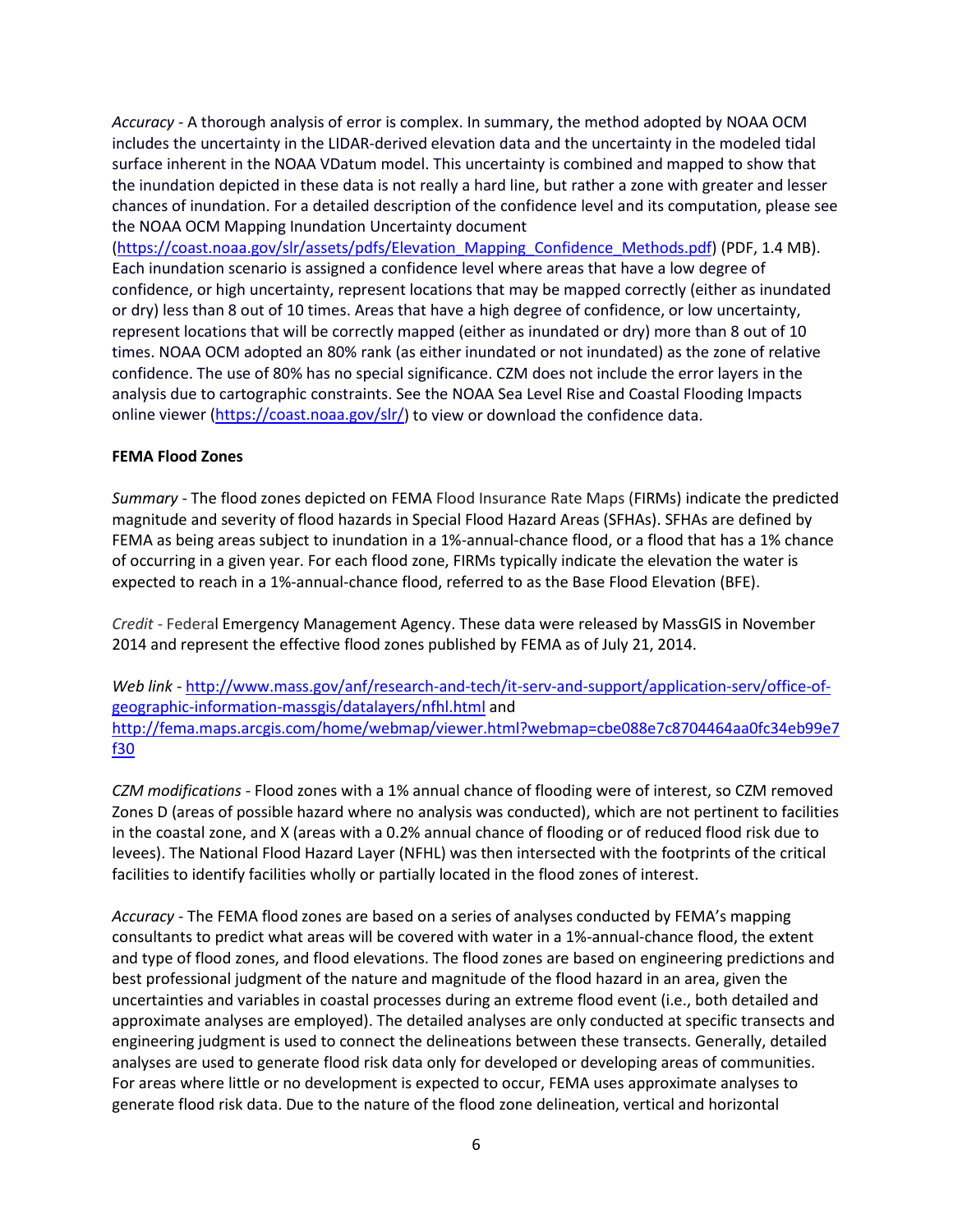accuracy is not numerically calculated but is addressed in the FEMA Guidelines and Specifications for Flood Hazard Mapping Partners document.

## **Worst-Case Hurricane Surge Inundation Scenarios**

*Summary -* USACE has developed hurricane inundation data for coastal communities in Massachusetts as part of a 2013 update to the New England Hurricane Evacuation Study. The data were created using output from the National Weather Service's Sea, Lake, and Overland Surges from Hurricanes (SLOSH) model to calculate potential storm surge heights from various categories of hurricanes. (Storm surge is defined as the rise of water generated from a storm over and above the predicted astronomical tide.) The SLOSH model calculates a "worst-case" surge based on the results from thousands of combinations of hurricane category, landfall location, forward speed, and direction. Note that output surge value is measured in feet above MHHW plus two feet of additional inundation from Cape Cod south to the Rhode Island border and five feet from Plymouth north to the New Hampshire border. These values were added to include the effects of tide and storm surge, specifically the effect of a hurricane making landfall at high tide. The 2-foot and 5-foot values roughly approximate the difference between Mean Tide Level  $(MTL)^2$  $(MTL)^2$  and MHHW in their respective locations.

*Credit* - U.S. Army Corps of Engineers, October 2013

*Web link -* [http://www.mass.gov/anf/research-and-tech/it-serv-and-support/application-serv/office-of](http://www.mass.gov/anf/research-and-tech/it-serv-and-support/application-serv/office-of-geographic-information-massgis/datalayers/hurr-inun.html)[geographic-information-massgis/datalayers/hurr-inun.html](http://www.mass.gov/anf/research-and-tech/it-serv-and-support/application-serv/office-of-geographic-information-massgis/datalayers/hurr-inun.html)

*CZM modifications* - CZM did not make any modifications to the data. The hurricane surge inundation scenarios were intersected with the footprints of the critical facilities to identify facilities wholly or partially located in the mapped inundation zones. In areas with no elevation data, CZM interpolated the available data to calculate the water surface elevations. To account for vertical inaccuracies, water heights were rounded to the nearest foot. The critical facilities were intersected with the water surface elevation data to find the range of water elevations within each facility footprint.

*Accuracy* - Allen, Sanchagrin, and McLeod have written a thoughtful and concise analysis of error inherent in the SLOSH model. Below is an excerpt of the paper, *Visualization for Hurricane Storm Surge Risk Awareness and Emergency Communication*. [3](#page-8-1)

"The accuracy of SLOSH is also limited by elevation data accuracy and resolution. Surge heights are represented by a +/- 20% accuracy of predicted maximum surge height.)...By design, SLOSH does not incorporate fine-scale landform features and potential inundation thresholds (such as the breaching of inlets in barrier islands, dunes, or engineered features such as levee). The grid resolution of SLOSH is variable and relatively coarse scale, with most cells on the order of 1 mile x 1 mile (1.6 km x 1.6 km). Elevations for grid cells are based on the averages of underlying Digital Elevation Models (DEMs), so the actual cell may really possess a non-normal distribution of elevation. Levee areas or areas protected by natural ridges may be overgeneralized. Furthermore, flooding in SLOSH cells is considered aspatially, wherein each cell is flooded as if it was inundated irrespective of the direction of flooding.

<span id="page-8-1"></span><span id="page-8-0"></span><sup>&</sup>lt;sup>2</sup> The arithmetic mean of mean high water and mean low water.<br><sup>3</sup> Available for download at [http://www.intechopen.com/books/approaches-to-disaster-management-examining-the](http://www.intechopen.com/books/approaches-to-disaster-management-examining-the-implications-of-hazards-emergencies-and-disasters/visualization-for-hurricane-storm-surge-risk-awareness-and-emergency-communication)[implications-of-hazards-emergencies-and-disasters/visualization-for-hurricane-storm-surge-risk-awareness-and](http://www.intechopen.com/books/approaches-to-disaster-management-examining-the-implications-of-hazards-emergencies-and-disasters/visualization-for-hurricane-storm-surge-risk-awareness-and-emergency-communication)[emergency-communication.](http://www.intechopen.com/books/approaches-to-disaster-management-examining-the-implications-of-hazards-emergencies-and-disasters/visualization-for-hurricane-storm-surge-risk-awareness-and-emergency-communication)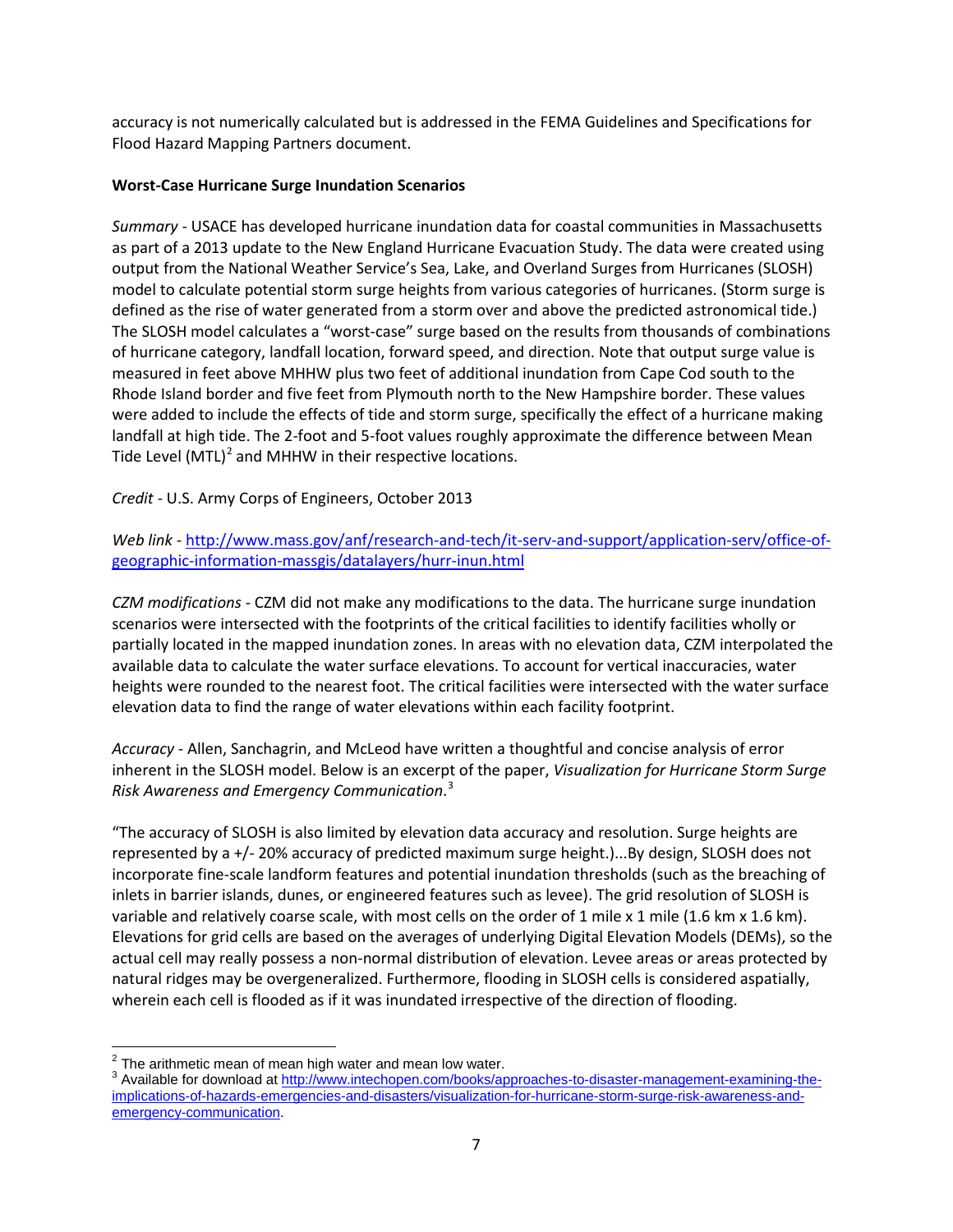"...The degree of positional error [of inundation] is related to the uncertainty in vertical and horizontal measurements [of SLOSH model input data, notably elevation data] and issues surrounding datum conversion, projections, and interpolation methods...Airborne topographic LiDAR is increasingly available with a horizontal accuracy of +/- 2.0 m and a vertical accuracy of +/- 0.30 m (even as fine as +/- 5 to 10 cm). This amount of potential error may cause the position of the inundation zone to fluctuate either landward or seaward, but far less than any other modeling approach...'[T]he error inflation factor is [also] determined by the foreshore slope. For each beach with a gentle surface slope, a slight vertical error will be amplified and translated to a larger error.' Nonetheless, larger spatial error could result in poor decision making in the face of an extreme coastal event."

Therefore, the maps should be used as a general guide rather than an absolute representation of areas that can expect to be inundated by worst-case hurricane storm surge for a particular hurricane category. In addition, users should note that there may be areas that are not shown to be inundated by hurricane surge, but are in fact surrounded by hurricane surge. Those areas may become isolated by hurricane surge.

# **Airports**

*Summary* - This data layer contains the name and location of airports owned by the Massachusetts Port Authority or overseen by the Massachusetts Department of Transportation (MassDOT) Aeronautics Division. The spatial locations of the airports were digitized from 1:5,000 color orthophotos.

*Credit -* Massachusetts Department of Transportation, January 2012

*Web link* - <http://geo.massdot.opendata.arcgis.com/>

*CZM modifications* - CZM used the MassDOT data to locate all airports within the mapped coastal flooding areas. Airport borders were culled from the Massachusetts Office of Geographic Information (MassGIS) Level 3 Assessors' Parcels<sup>[4](#page-9-0)</sup> and subsequently edited to exclude wooded, marshy, or other undeveloped land not essential to airport function.

*Accuracy* - The accuracy of the critical facility data has been substantially improved by CZM via manual comparison of the source data with external data sources (e.g., MassGIS orthophotos, Bing Maps oblique imagery, Google Maps Street View imagery, Level 3 Assessors Parcels, and web searches). Attribute accuracy, logical consistency, completeness, and positional error were not formally assessed.

# **Community Health Centers**

*Summary* - This data layer contains the location of community health centers in Massachusetts. The layer was produced by the Massachusetts Department of Public Health (DPH) Bureau of Environmental Health. The source material was provided by the Massachusetts League of Community Health Centers (League). The League defines a community health center as a non-profit community-based organization that offers comprehensive primary and preventive health care, including medical, social, and/or mental health services, to anyone in need regardless of their medical status, ability to pay, culture, or ethnicity.

<span id="page-9-0"></span><sup>&</sup>lt;sup>4</sup> Data available a[t http://www.mass.gov/anf/research-and-tech/it-serv-and-support/application-serv/office-of](http://www.mass.gov/anf/research-and-tech/it-serv-and-support/application-serv/office-of-geographic-information-massgis/datalayers/l3parcels.html)[geographic-information-massgis/datalayers/l3parcels.html.](http://www.mass.gov/anf/research-and-tech/it-serv-and-support/application-serv/office-of-geographic-information-massgis/datalayers/l3parcels.html)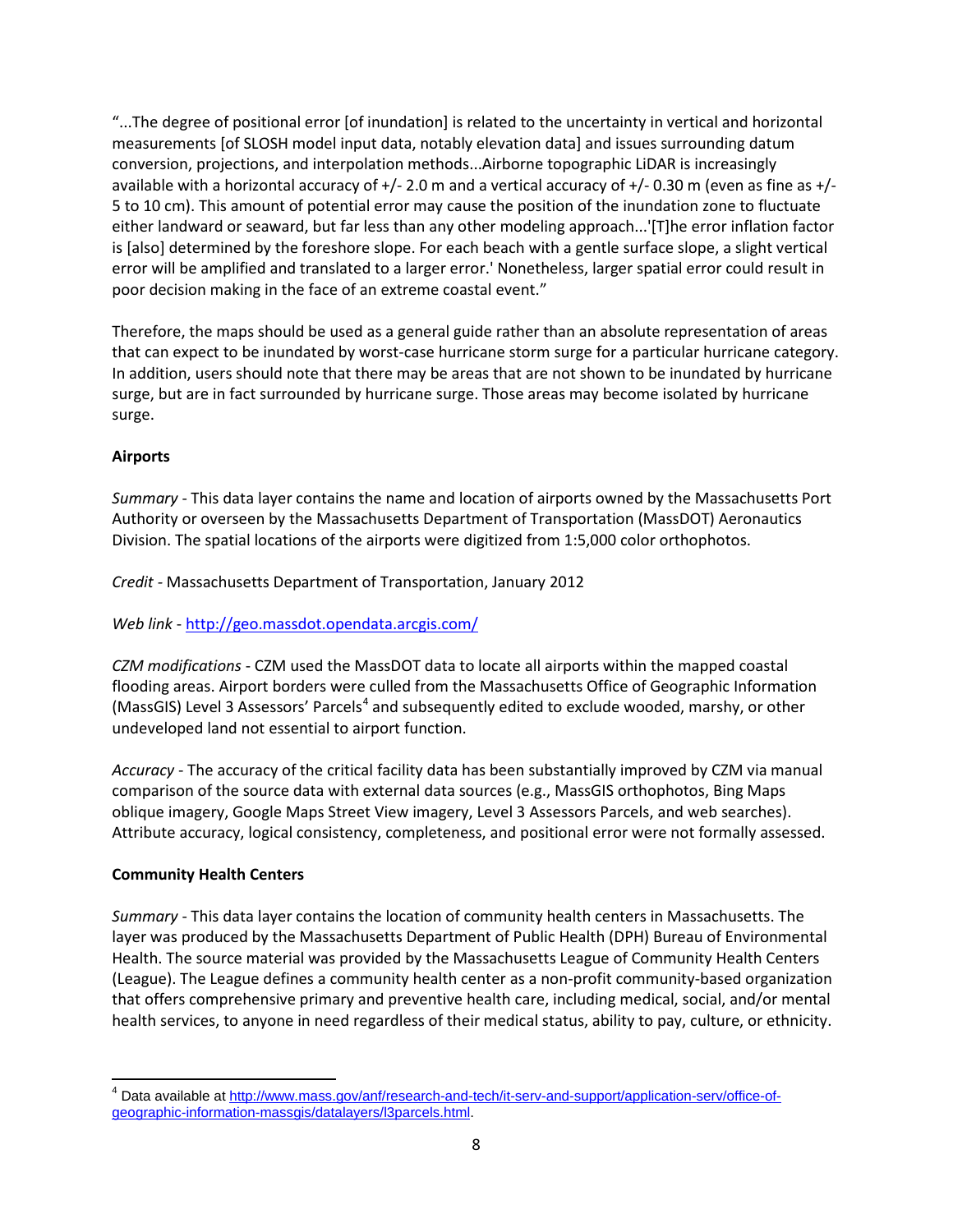*Credit* - Massachusetts Department of Public Health, August 2007

*Web link* - [http://www.mass.gov/anf/research-and-tech/it-serv-and-support/application-serv/office-of](http://www.mass.gov/anf/research-and-tech/it-serv-and-support/application-serv/office-of-geographic-information-massgis/datalayers/chcs.html)[geographic-information-massgis/datalayers/chcs.html](http://www.mass.gov/anf/research-and-tech/it-serv-and-support/application-serv/office-of-geographic-information-massgis/datalayers/chcs.html)

*CZM modifications* - CZM used the DPH point data to locate all community health centers within the mapped coastal flooding areas. Health center roofprints were taken from the MassGIS Building Structures (2-D, from 2011-2013 Ortho Imagery) data and were ground truthed with the most current MassGIS orthophotos, Bing Maps oblique imagery, Google Maps Street View imagery, Level 3 Assessors' Parcels, and web searches.

*Accuracy* - The accuracy of the critical facility data has been substantially improved by CZM via manual comparison of the source data with external data sources (e.g., MassGIS orthophotos, Bing Maps oblique imagery, Google Maps Street View imagery, Level 3 Assessors Parcels, and web searches). Attribute accuracy, logical consistency, completeness, and positional error were not formally assessed.

## **Electrical Generation Facilities**

*Summary* - The U.S. Energy Information Administration's (EIA) survey Form EIA-860 collects generatorlevel specific information about existing and planned generators and associated environmental equipment at electric power plants with 1 megawatt<sup>[5](#page-10-0)</sup> or greater of combined nameplate capacity.

*Credit* - U.S. Energy Information Administration, December 2012

*Web link* - <http://www.eia.gov/electricity/data/eia860/>

*CZM modifications* - CZM downloaded the EIA's survey Form EIA-860 spreadsheet and parsed out generation facilities falling within communities in the Massachusetts coastal zone. The addresses provided in the spreadsheet were then geocoded (i.e., the postal addresses were used to find the coordinates of each facility). The point file was then used to locate all generation facilities occurring within the mapped coastal flooding areas. Facility borders were created from the MassGIS Level 3 Assessors' Parcels and subsequently edited to exclude wooded, marshy, or other undeveloped land surrounding the facility based on the most current MassGIS orthophotos and Bing Maps oblique imagery; in some instances, the facility footprint was further refined by excluding all lands outside a fenced perimeter.

*Accuracy* - Attribute accuracy, logical consistency, completeness, and positional error were not formally assessed.

## **Fire Stations**

*Summary* - This data layer shows the point locations of fire stations in Massachusetts. The Massachusetts Emergency Management Agency (MEMA), in cooperation with regional planning agencies and participating communities, created the data as part of the development of Homeland Security data layers.

<span id="page-10-0"></span><sup>5</sup> One megawatt (MW) will supply approximately 500 homes in New England assuming an average demand per house of 2 kilowatts (KW).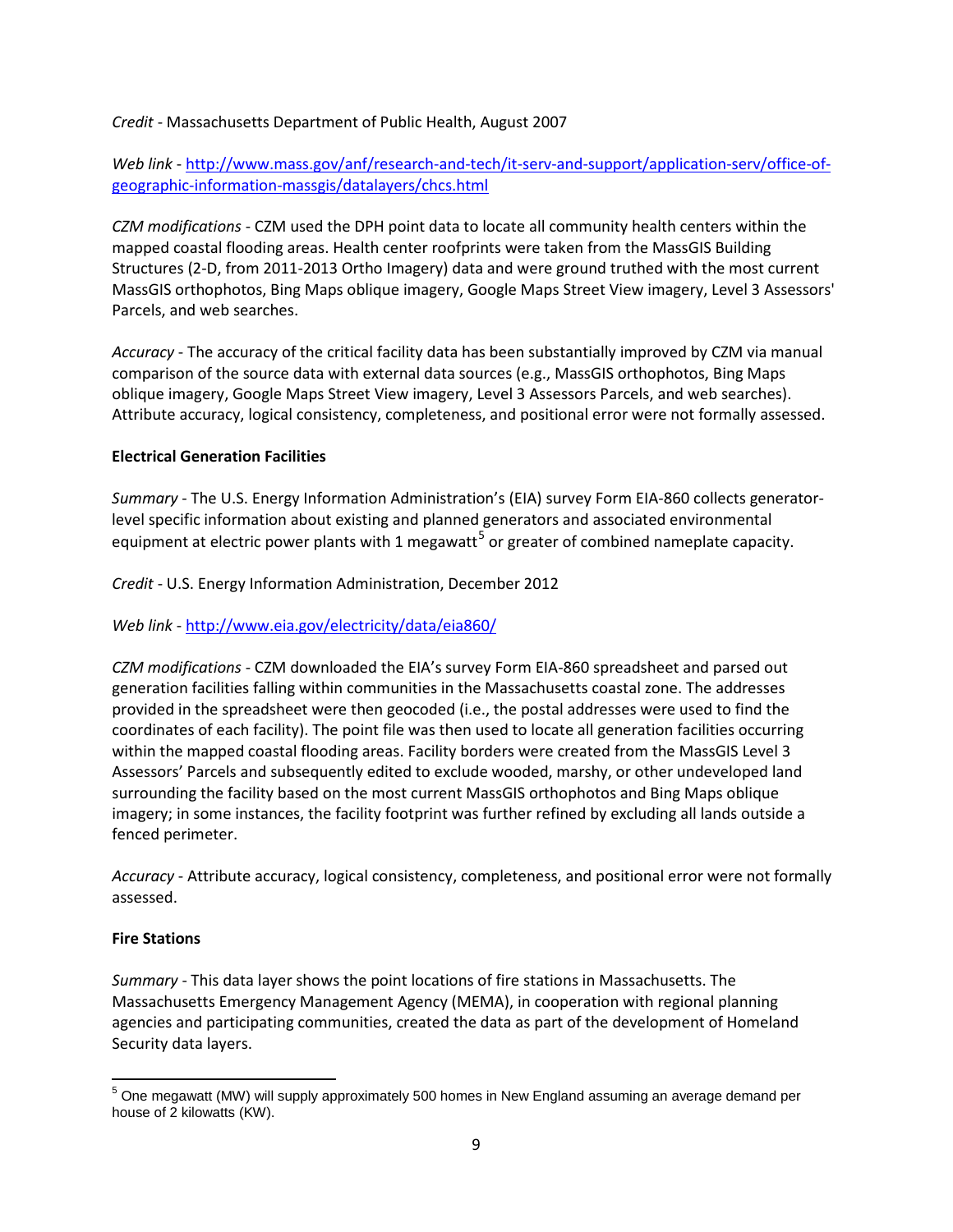*Credit* - Massachusetts Emergency Management Agency, February 2007

*Web link* - [http://www.mass.gov/anf/research-and-tech/it-serv-and-support/application-serv/office-of](http://www.mass.gov/anf/research-and-tech/it-serv-and-support/application-serv/office-of-geographic-information-massgis/datalayers/fire-stations-.html)[geographic-information-massgis/datalayers/fire-stations-.html](http://www.mass.gov/anf/research-and-tech/it-serv-and-support/application-serv/office-of-geographic-information-massgis/datalayers/fire-stations-.html)

*CZM modifications* - CZM used MEMA's point data to locate all fire stations within the mapped coastal flooding areas. Fire station roofprints were culled from the MassGIS Building Structures (2-D, from 2011- 2013 Ortho Imagery) data and were ground truthed with the most current MassGIS orthophotos, Bing Maps oblique imagery, Google Maps Street View imagery, Level 3 Assessors' Parcels, and web searches.

*Accuracy* - The accuracy of the critical facility data has been substantially improved by CZM via manual comparison of the source data with external data sources (e.g., MassGIS orthophotos, Bing Maps oblique imagery, Google Maps Street View imagery, Level 3 Assessors Parcels, and web searches). Attribute accuracy, logical consistency, completeness, and positional error were not formally assessed.

## **Harbormasters**

*Summary* - This point data layer contains the location of all municipal harbormaster offices in coastal Massachusetts. The addresses of harbormaster offices were located via the Massachusetts Harbormasters Association website, city or town websites, and other online sources. Addresses were geocoded and checked by comparing them to the most current MassGIS orthophotos, Bing Maps oblique imagery, Google Maps Street View imagery, Level 3 Assessors' Parcels, and web searches. CZM used the point data to locate all the harbormaster offices within the sea level rise scenarios, FEMA flood zones, and hurricane storm surge inundation scenarios. Harbormaster office roofprints were culled from the MassGIS Building Structures (2-D, from 2011-2013 Ortho Imagery) data.

*Credit* - Massachusetts Office of Coastal Zone Management, July 2014

*Web link* - Not applicable (n/a)

*Publication date* - July 2014

## *CZM modifications* - n/a

*Accuracy* - Attribute accuracy, logical consistency, completeness, and positional error were not formally assessed.

## **Hospitals**

*Summary* - This data layer shows the location of acute care hospitals in Massachusetts. Acute care hospitals are those licensed under MGL Chapter 111, section 51, and which contain a majority of medical-surgical, pediatric, obstetric, and maternity beds as defined by DPH. The features in this layer are based on information provided to MassGIS from the DPH Office of Emergency Medical Services.

*Credit* - Massachusetts Office of Geographic Information, August 2009

*Web link* - [http://www.mass.gov/anf/research-and-tech/it-serv-and-support/application-serv/office-of](http://www.mass.gov/anf/research-and-tech/it-serv-and-support/application-serv/office-of-geographic-information-massgis/datalayers/hospitals.html)[geographic-information-massgis/datalayers/hospitals.html](http://www.mass.gov/anf/research-and-tech/it-serv-and-support/application-serv/office-of-geographic-information-massgis/datalayers/hospitals.html)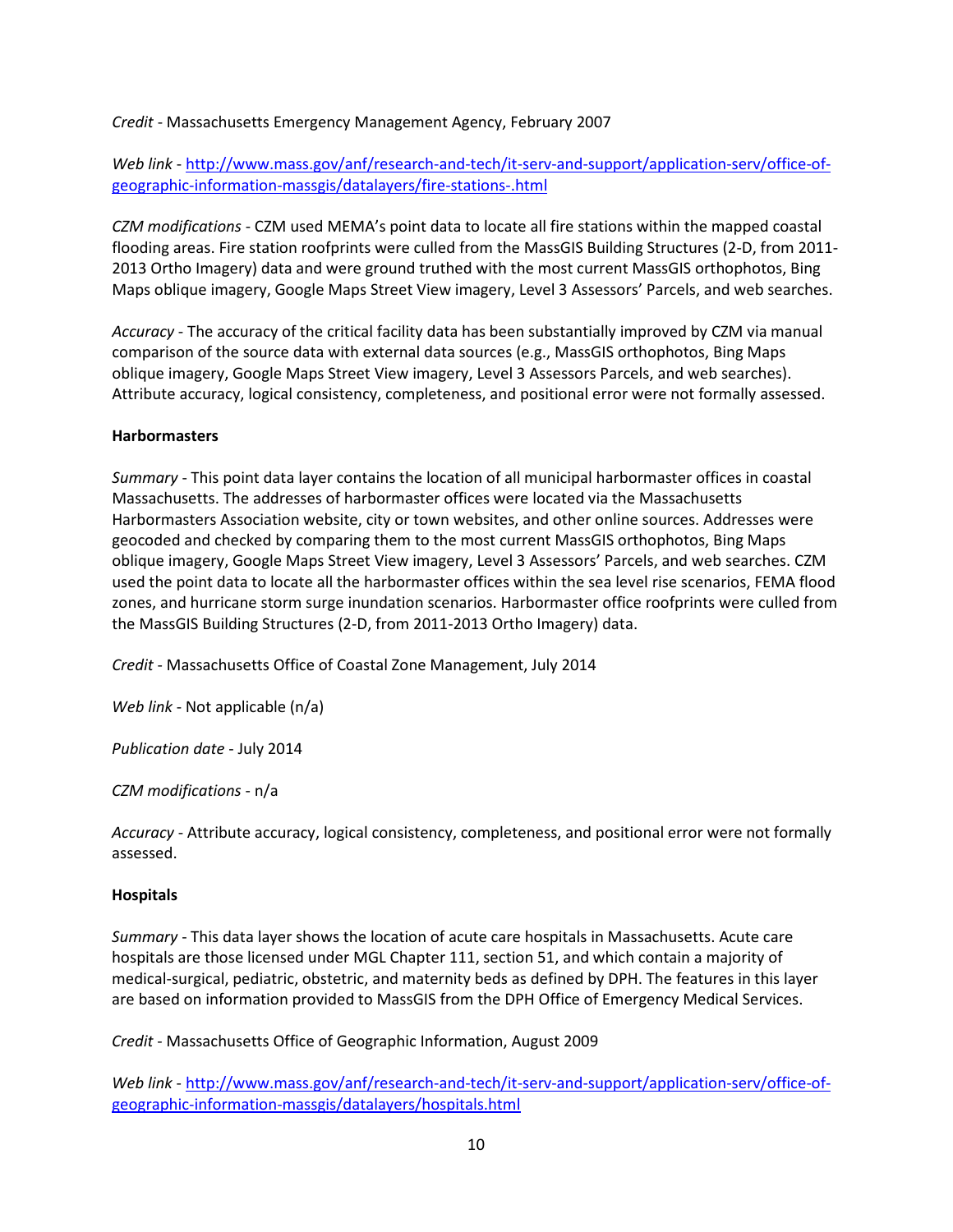*CZM modifications* - CZM used the MassGIS point data to locate all acute care hospital within the mapped coastal flooding areas. Hospital campus roofprints were culled from the MassGIS Building Structures (2-D, from 2011-2013 Ortho Imagery) data and were ground truthed with the most current MassGIS orthophotos, Bing Maps oblique imagery, Google Maps Street View imagery, Level 3 Assessors' Parcels, and web searches.

*Accuracy* - The accuracy of the critical facility data has been substantially improved by CZM via manual comparison of the source data with external data sources (e.g., MassGIS orthophotos, Bing Maps oblique imagery, Google Maps Street View imagery, Level 3 Assessors Parcels, and web searches). Attribute accuracy, logical consistency, completeness, and positional error were not formally assessed.

## **Landfills**

*Summary* - This data layer was compiled by the Massachusetts Department of Environmental Protection (MassDEP) to track the locations of land disposal of solid waste. This statewide data layer contains the majority of locations currently regulated under MassDEP's solid waste regulations (310 CMR 16.000 & 19.000). Land disposal refers to an operation established in accordance with a valid site assignment for the disposal of solid waste into or on land (landfill), or a location for disposal of solid waste from one or more sources not established or maintained pursuant to a valid site assignment or permit (dumping ground).

*Credit* - Massachusetts Department of Environmental Protection, December 2013

*Web link* - [http://www.mass.gov/anf/research-and-tech/it-serv-and-support/application-serv/office-of](http://www.mass.gov/anf/research-and-tech/it-serv-and-support/application-serv/office-of-geographic-information-massgis/datalayers/sw.html)[geographic-information-massgis/datalayers/sw.html](http://www.mass.gov/anf/research-and-tech/it-serv-and-support/application-serv/office-of-geographic-information-massgis/datalayers/sw.html)

*CZM modifications* - CZM used the MassDEP polygon data to parse all currently active disposal centers within the mapped coastal flooding areas.

*Accuracy* - Attribute accuracy, logical consistency, completeness, and positional error were not formally assessed.

## **Libraries**

*Summary* - This point data layer contains the locations of all libraries registered with the Massachusetts Board of Library Commissioners (MBLC) as of October 2004. Please note that not all libraries in the Commonwealth meet the MBLC eligibility requirements for registration and are therefore not included in this dataset.

*Credit* - Massachusetts Office of Geographic Information, February 2005 *Web link* - [http://www.mass.gov/anf/research-and-tech/it-serv-and-support/application-serv/office-of](http://www.mass.gov/anf/research-and-tech/it-serv-and-support/application-serv/office-of-geographic-information-massgis/datalayers/libraries.html)[geographic-information-massgis/datalayers/libraries.html](http://www.mass.gov/anf/research-and-tech/it-serv-and-support/application-serv/office-of-geographic-information-massgis/datalayers/libraries.html)

*CZM modifications* - CZM used the MassGIS point data to locate libraries within the mapped coastal flooding areas. Library roofprints were culled from the MassGIS Building Structures (2-D, from 2011- 2013 Ortho Imagery) data and were ground truthed with the most current MassGIS orthophotos, Bing Maps oblique imagery, Google Maps Street View imagery, Level 3 Assessors' Parcels, and web searches.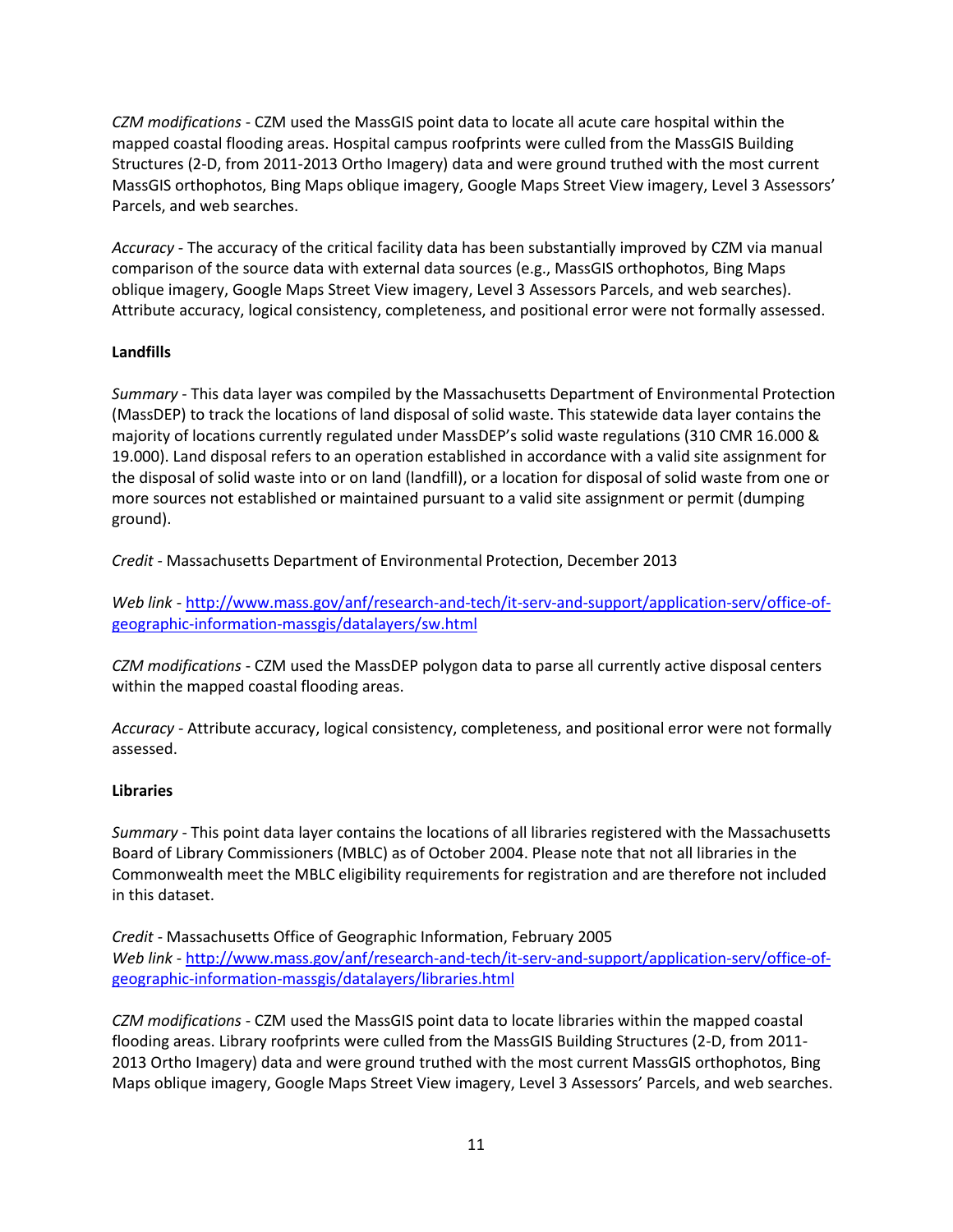*Accuracy* - The accuracy of the critical facility data has been substantially improved by CZM via manual comparison of the source data with external data sources (e.g., MassGIS orthophotos, Bing Maps oblique imagery, Google Maps Street View imagery, Level 3 Assessors Parcels, and web searches). Attribute accuracy, logical consistency, completeness, and positional error were not formally assessed.

# **Long-Term Care Residences**

*Summary* - This data layer contains the locations of licensed nursing homes, rest homes, and assisted living facilities in Massachusetts. Data on nursing homes and rest homes were provided by DPH's Division of Health Care Quality and are current as of February 2007. A list of assisted living facilities was provided by the Massachusetts Executive Office of Elder Affairs (publication dated May 2006). Longterm care residences provide housing and services for individuals who are managing illness and/or disability attributed to physical and/or mental health conditions. Non-residential care locations such as adult day health, rehabilitation, and senior centers are omitted.

*Credit* - Massachusetts Department of Public Health, March 2007

*Web link* - [http://www.mass.gov/anf/research-and-tech/it-serv-and-support/application-serv/office-of](http://www.mass.gov/anf/research-and-tech/it-serv-and-support/application-serv/office-of-geographic-information-massgis/datalayers/longtermcare.html)[geographic-information-massgis/datalayers/longtermcare.html](http://www.mass.gov/anf/research-and-tech/it-serv-and-support/application-serv/office-of-geographic-information-massgis/datalayers/longtermcare.html)

*CZM modifications* - CZM used the DPH point data to locate long-term care residences within the mapped coastal flooding areas. Residence roofprints were culled from the MassGIS Building Structures (2-D, from 2011-2013 Ortho Imagery) data and were ground truthed with the most current MassGIS orthophotos, Bing Maps oblique imagery, Google Maps Street View imagery, Level 3 Assessors' Parcels, and web searches.

*Accuracy* - The accuracy of the critical facility data has been substantially improved by CZM via manual comparison of the source data with external data sources (e.g., MassGIS orthophotos, Bing Maps oblique imagery, Google Maps Street View imagery, Level 3 Assessors Parcels, and web searches). Attribute accuracy, logical consistency, completeness, and positional error were not formally assessed.

# **MBTA (Massachusetts Bay Transportation Authority) Commuter Rail Stations**

*Summary* - This data layer includes MBTA commuter rail stations, as developed by the Central Transportation Planning Staff (CTPS).

*Credit* - Central Transportation Planning Staff, July 2014

*Web link* - [http://www.mass.gov/anf/research-and-tech/it-serv-and-support/application-serv/office-of](http://www.mass.gov/anf/research-and-tech/it-serv-and-support/application-serv/office-of-geographic-information-massgis/datalayers/trains.html)[geographic-information-massgis/datalayers/trains.html](http://www.mass.gov/anf/research-and-tech/it-serv-and-support/application-serv/office-of-geographic-information-massgis/datalayers/trains.html)

*CZM modifications* - CZM used the CTPS point data to extract all MBTA commuter rail stations within the mapped coastal flooding areas. Point locations were manually adjusted to fall in the middle of station (i.e., a spot where the majority of embarking and disembarking occurs, often in front of a covered shelter). Because commuter rail station footprints are often ill-defined, each point was buffered to a 10m radius.

*Accuracy* - Attribute accuracy, logical consistency, completeness, and positional error were not formally assessed.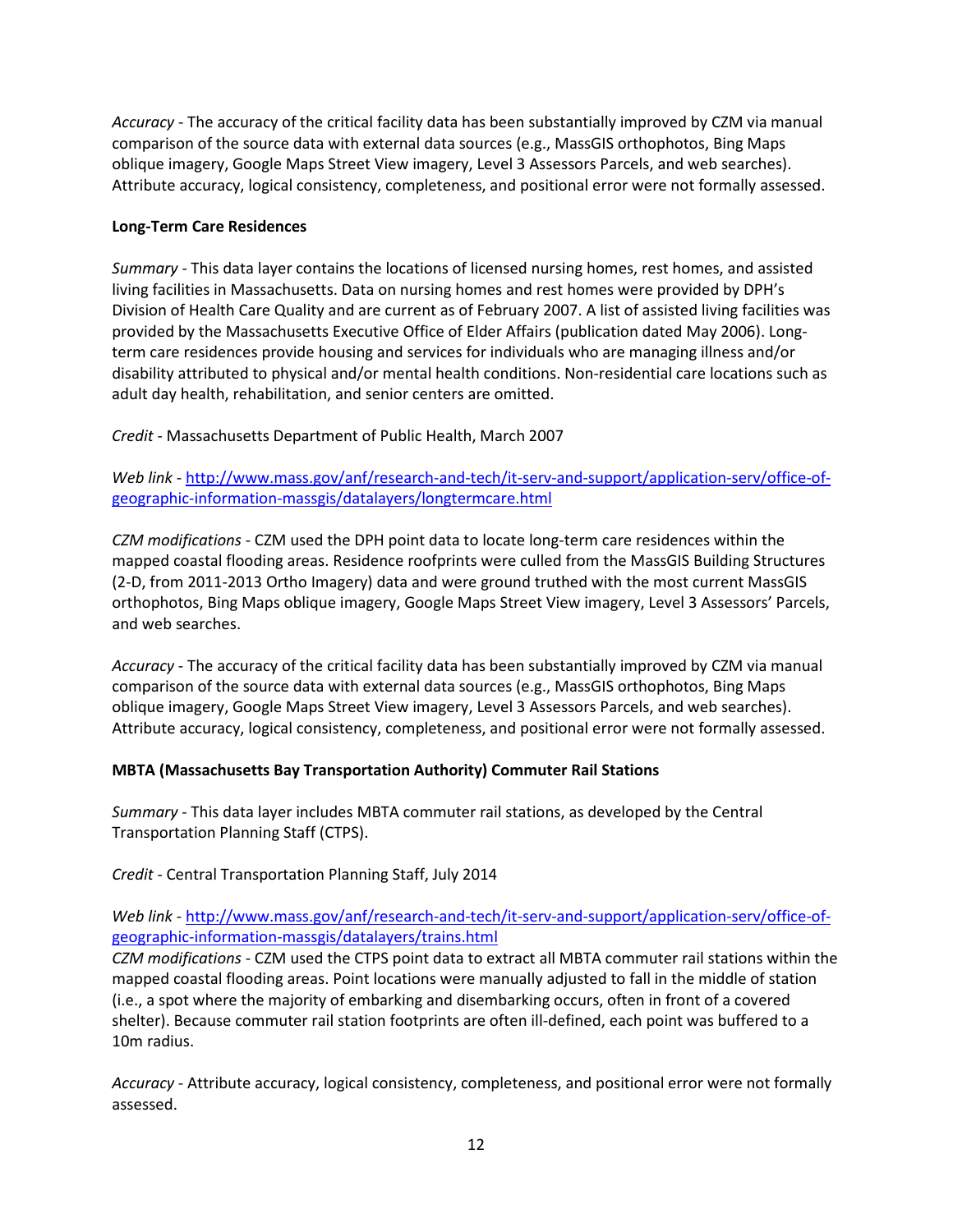## **MBTA (Massachusetts Bay Transportation Authority) Subway Stations**

*Summary* - This data layer represents the station stops on the five subway, streetcar/trolley, and Silver Line bus lines in the MBTA's rapid transit rail network. The layer was developed by CTPS, with additional editing by MassGIS based on current information from the MBTA's website. It should be noted that the Silver Line actually consists of buses, not trains, but the line is included in this layer because the MBTA includes it as part of its subway system.

*Credit* - Central Transportation Planning Staff, December 2012

*Web link* - [http://www.mass.gov/anf/research-and-tech/it-serv-and-support/application-serv/office-of](http://www.mass.gov/anf/research-and-tech/it-serv-and-support/application-serv/office-of-geographic-information-massgis/datalayers/mbta.html)[geographic-information-massgis/datalayers/mbta.html](http://www.mass.gov/anf/research-and-tech/it-serv-and-support/application-serv/office-of-geographic-information-massgis/datalayers/mbta.html)

*CZM modifications* - CZM used the CTPS point data to extract all subway stations within the mapped coastal flooding areas. To map the station footprints, CZM created a 10m buffer around the station point data.

*Accuracy* - Attribute accuracy, logical consistency, completeness, and positional error were not formally assessed.

#### **Police Stations**

*Summary* - This layer shows the point locations of law enforcement and sheriff's offices in Massachusetts, including local, county, and state jurisdictions. MEMA, in cooperation with regional planning agencies and participating communities, created the data as part of the development of Homeland Security data layers. The features represented include municipal police stations and Massachusetts State Police barracks. Although sheriffs are not technically charged with the same law enforcement tasks as local and state police, county sheriff headquarters are also included in this layer. Not included in this layer are Environmental Police, Campus Police, and other state and federal law enforcement.

*Credit* - Massachusetts Emergency Management Agency, January 2007

*Web link* - [http://www.mass.gov/anf/research-and-tech/it-serv-and-support/application-serv/office-of](http://www.mass.gov/anf/research-and-tech/it-serv-and-support/application-serv/office-of-geographic-information-massgis/datalayers/policestations.html)[geographic-information-massgis/datalayers/policestations.html](http://www.mass.gov/anf/research-and-tech/it-serv-and-support/application-serv/office-of-geographic-information-massgis/datalayers/policestations.html)

*CZM modifications* - CZM used MEMA's point data to locate police stations within the mapped coastal flooding areas. Station roofprints were culled from the MassGIS Building Structures (2-D, from 2011- 2013 Ortho Imagery) data and were ground truthed with the most current MassGIS orthophotos, Bing Maps oblique imagery, Google Maps Street View imagery, Level 3 Assessors' Parcels, and web searches.

*Accuracy* - The accuracy of the critical facility data has been substantially improved by CZM via manual comparison of the source data with external data sources (e.g., MassGIS orthophotos, Bing Maps oblique imagery, Google Maps Street View imagery, Level 3 Assessors Parcels, and web searches). Attribute accuracy, logical consistency, completeness, and positional error were not formally assessed.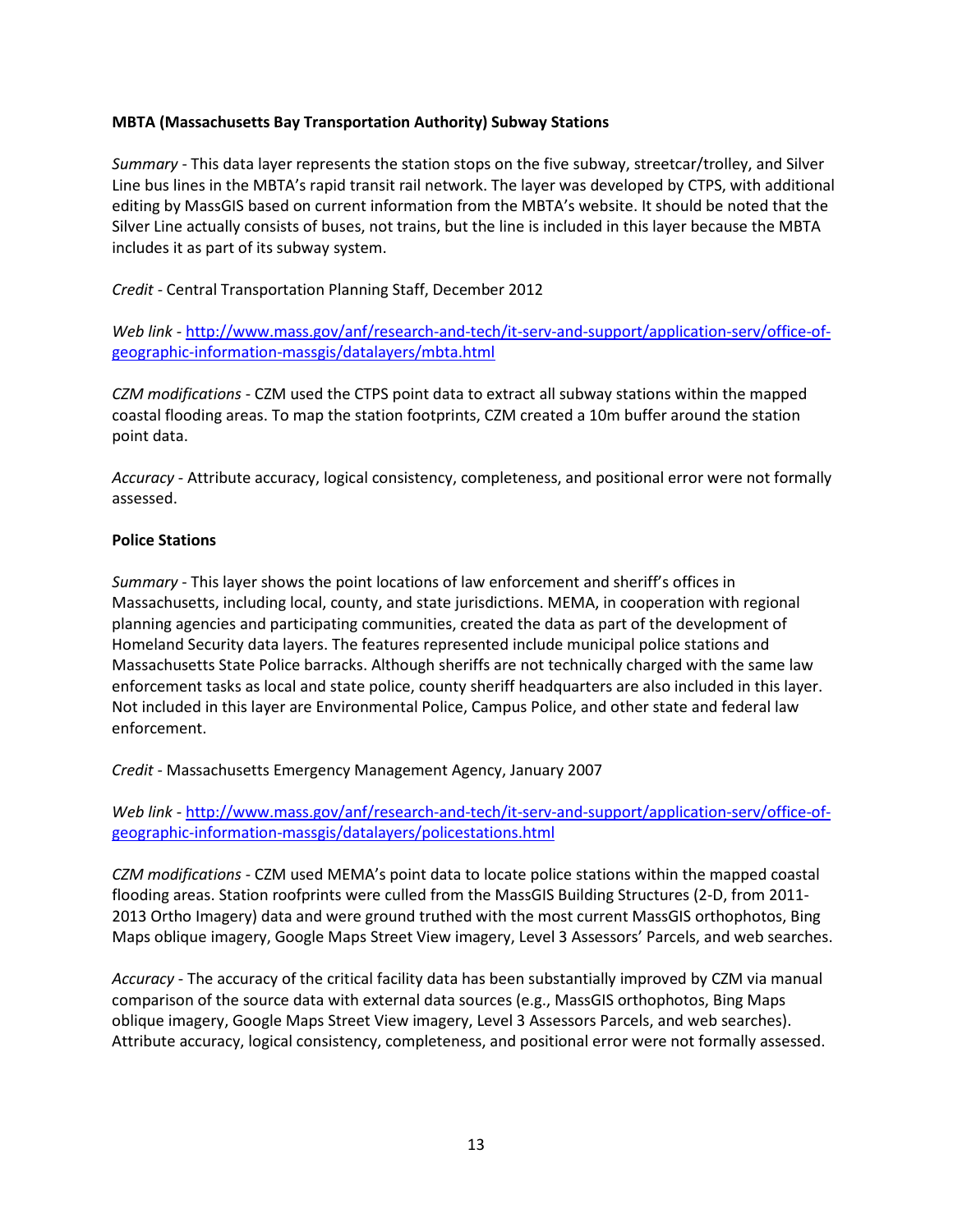## **Port Facilities**

*Summary* - This point data layer contains the locations of passenger and freight ports in Massachusetts and denotes whether a seaport transports freight and/or passengers and whether it is part of the National Highway System. The locations of the seaports were digitized from 1:5,000 color orthophotos.

*Credit* - Massachusetts Department of Transportation, June 2005

*Web link* - http://geo.massdot.opendata.arcgis.com

*CZM modifications* - CZM used the MassDOT point data to locate port facilities within the mapped coastal flooding areas. Port facility footprints were created from the MassGIS Level 3 Assessors' Parcels and subsequently edited to exclude subtidal, wooded, marshy, or other undeveloped land surrounding the facility based on the most current MassGIS orthophotos and Bing Maps oblique imagery; in some instances the facility footprint was further refined by carefully adjusting the parcel boundary to exclude areas below MHHW. If parcel data for the port facility were not available, the footprint was digitized from the most current MassGIS orthophotos.

*Accuracy* - The accuracy of the critical facility data has been substantially improved by CZM via manual comparison of the source data with external data sources (e.g., MassGIS orthophotos, Bing Maps oblique imagery, Google Maps Street View imagery, Level 3 Assessors Parcels, and web searches). Attribute accuracy, logical consistency, completeness, and positional error were not formally assessed.

## **Prisons**

*Summary* - This data layer shows the location of all correctional facilities (state, county, and federal) in Massachusetts that house inmates. Ancillary support facilities—treatment centers, process divisions, resource centers, etc.—are not included because there are no inmates living at these facilities.

*Credit* - Massachusetts Office of Geographic Information, March 2007

*Web link* - [http://www.mass.gov/anf/research-and-tech/it-serv-and-support/application-serv/office-of](http://www.mass.gov/anf/research-and-tech/it-serv-and-support/application-serv/office-of-geographic-information-massgis/datalayers/prisons.html)[geographic-information-massgis/datalayers/prisons.html](http://www.mass.gov/anf/research-and-tech/it-serv-and-support/application-serv/office-of-geographic-information-massgis/datalayers/prisons.html)

*CZM modifications* - CZM used the MassGIS point data to locate all prisons within the mapped coastal flooding areas. Prison roofprints were culled from the MassGIS Building Structures (2-D, from 2011-2013 Ortho Imagery) data and were ground truthed with the most current MassGIS orthophotos, Bing Maps oblique imagery, Google Maps Street View imagery, Level 3 Assessors' Parcels, and web searches.

*Accuracy* - The accuracy of the critical facility data has been substantially improved by CZM via manual comparison of the source data with external data sources (e.g., MassGIS orthophotos, Bing Maps oblique imagery, Google Maps Street View imagery, Level 3 Assessors Parcels, and web searches). Attribute accuracy, logical consistency, completeness, and positional error were not formally assessed.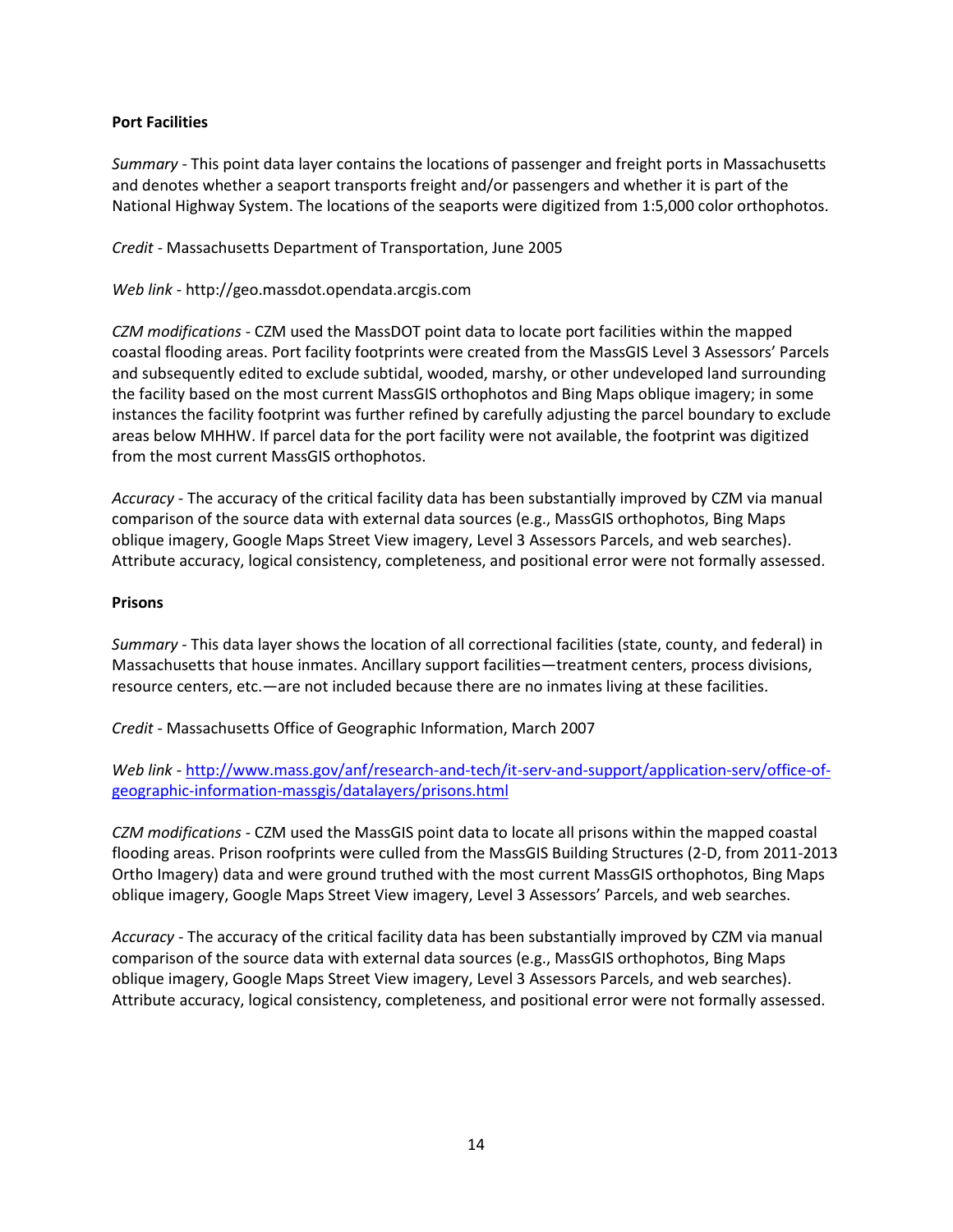## **Public Colleges and Universities**

*Summary* - This data layer shows the locations of public colleges and universities in Massachusetts. This layer was developed by MassGIS and is based on all Massachusetts colleges listed on the National Center for Education Statistics (NCES) website as of October 13, 2004.

*Credit* - Massachusetts Office of Geographic Information, July 2007

*Web link* - [http://www.mass.gov/anf/research-and-tech/it-serv-and-support/application-serv/office-of](http://www.mass.gov/anf/research-and-tech/it-serv-and-support/application-serv/office-of-geographic-information-massgis/datalayers/colleges.html)[geographic-information-massgis/datalayers/colleges.html](http://www.mass.gov/anf/research-and-tech/it-serv-and-support/application-serv/office-of-geographic-information-massgis/datalayers/colleges.html)

*CZM modifications* - CZM used the NCES database to check the MassGIS data for spatial accuracy and completeness. The data were augmented with the inclusion of field station and other off-campus facilities. Point data representing the centroid of each college or university were used to locate all the schools within the mapped coastal flooding areas. Public college and university roofprints were culled from the MassGIS Building Structures (2-D, from 2011-2013 Ortho Imagery) data and were ground truthed with the most current MassGIS orthophotos, Bing Maps oblique imagery, Google Maps Street View imagery, Level 3 Assessors' Parcels, and web searches.

*Accuracy* - The accuracy of the critical facility data has been substantially improved by CZM via manual comparison of the source data with external data sources (e.g., MassGIS orthophotos, Bing Maps oblique imagery, Google Maps Street View imagery, Level 3 Assessors Parcels, and web searches). Attribute accuracy, logical consistency, completeness, and positional error were not formally assessed.

#### **Public Water Supply Sources**

*Summary* - This data layer contains the locations of public community surface and groundwater supply sources and public non-community supply sources as defined in the Massachusetts Drinking Water Regulations (310 CMR 22.00). The public water supply sources are based primarily on information in the MassDEP Water Quality Testing System database, which is MassDEP's central database for tracking water supply data.

*Credit* - Massachusetts Department of Environmental Protection, July 2014

*Web link* - [http://www.mass.gov/anf/research-and-tech/it-serv-and-support/application-serv/office-of](http://www.mass.gov/anf/research-and-tech/it-serv-and-support/application-serv/office-of-geographic-information-massgis/datalayers/pws.html)[geographic-information-massgis/datalayers/pws.html](http://www.mass.gov/anf/research-and-tech/it-serv-and-support/application-serv/office-of-geographic-information-massgis/datalayers/pws.html)

*CZM modifications* - CZM extracted community water systems (CWS) and non-transient non-community water systems (NTNC) from the MassDEP public water supply sources data. The U.S. Environmental Protection Agency (EPA) defines CWS as a public water system that supplies water to the same population year-round and serves at least 25 people at their primary residences or at least 15 residences that are primary residences (e.g., municipalities, mobile home park, sub-divisions). Likewise, EPA defines NTNC as a public water system that is not a community water system and regularly serves at least 25 of the same persons over six months per year, but not year round (e.g., schools, factories, office buildings, and hospitals, which have their own water systems). The CWS and NTNC public water supply sources may be pump houses, surface water, well fields, or wellheads. The extracted point data were used to locate public water supply sources within the mapped coastal flooding areas. The points were then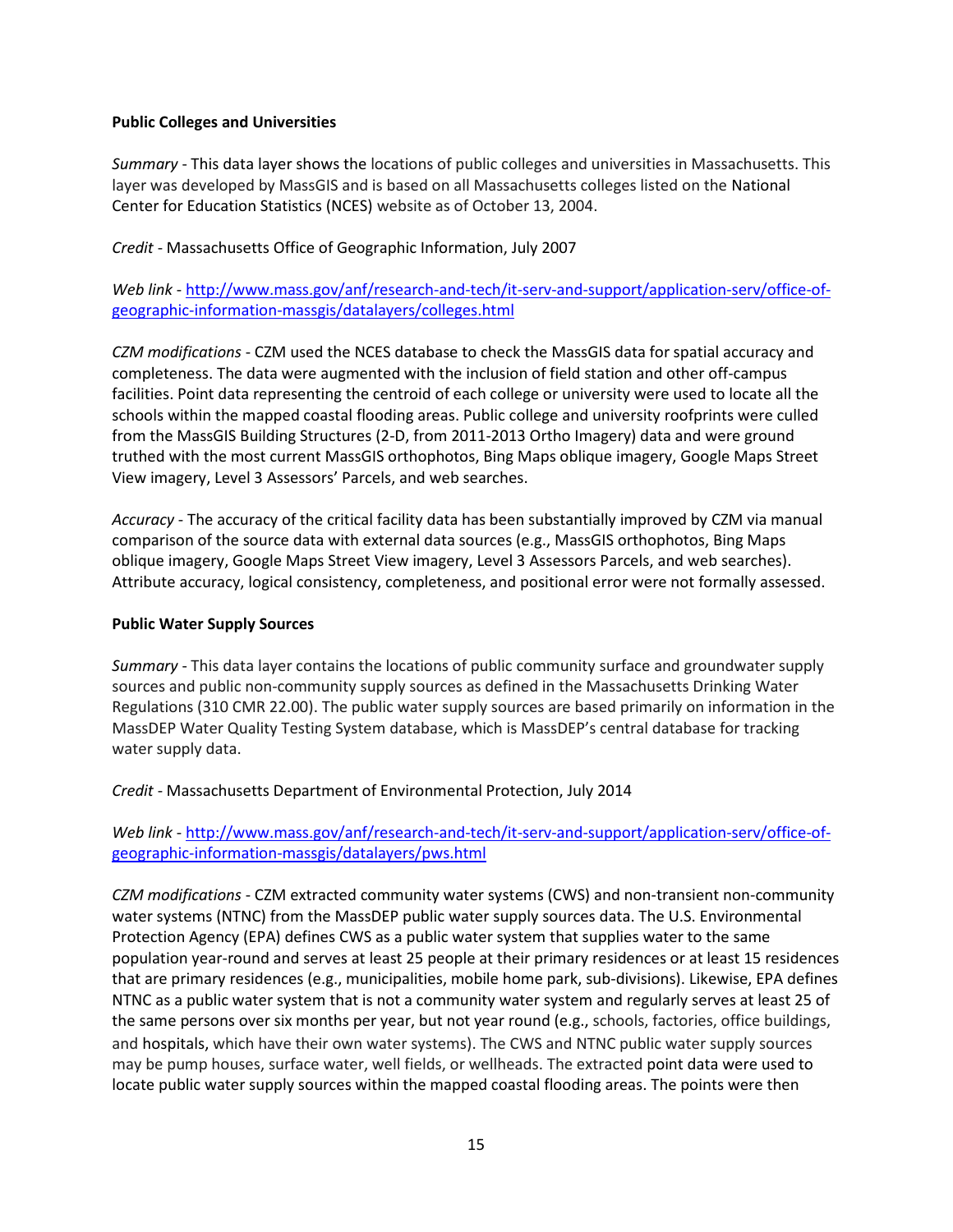buffered by an estimated horizontal accuracy value (unpublished data supplied to CZM from MassDEP) to create the facility footprints.

*Accuracy* - The accuracy of the critical facility data has been substantially improved by CZM via manual comparison of the source data with external data sources (e.g., MassGIS orthophotos, Bing Maps oblique imagery, Google Maps Street View imagery, Level 3 Assessors Parcels, and web searches), however the accuracy has not been formally assessed. Attribute accuracy, logical consistency, completeness, and positional error were not formally assessed.

## **Schools (Pre-K to High)**

*Summary* - This data layer shows the locations of schools attended by students in pre-kindergarten through high school in Massachusetts. Categories of schools include public, private, charter, collaborative programs, and approved special education. This dataset was originally developed by MassDEP based on information provided by the Massachusetts Department of Elementary and Secondary Education. MassGIS now maintains the data.

*Credit* - Massachusetts Office of Geographic Information, October 2012

*Web link* - [http://www.mass.gov/anf/research-and-tech/it-serv-and-support/application-serv/office-of](http://www.mass.gov/anf/research-and-tech/it-serv-and-support/application-serv/office-of-geographic-information-massgis/datalayers/schools.html)[geographic-information-massgis/datalayers/schools.html](http://www.mass.gov/anf/research-and-tech/it-serv-and-support/application-serv/office-of-geographic-information-massgis/datalayers/schools.html)

*CZM modifications* - CZM used the MassGIS point data to locate all schools within the mapped coastal flooding areas. School roofprints were culled from the MassGIS Building Structures (2-D, from 2011- 2013 Ortho Imagery) data and were ground truthed with the most current MassGIS orthophotos, Bing Maps oblique imagery, Google Maps Street View imagery, Level 3 Assessors' Parcels, and web searches.

*Accuracy* - The accuracy of the critical facility data has been substantially improved by CZM via manual comparison of the source data with external data sources (e.g., MassGIS orthophotos, Bing Maps oblique imagery, Google Maps Street View imagery, Level 3 Assessors Parcels, and web searches). Attribute accuracy, logical consistency, completeness, and positional error were not formally assessed.

# **Town/City Halls**

*Summary* - This data layer shows the locations of primary executive offices, including town or city halls and annexes. MEMA, in cooperation with regional planning agencies and participating communities, created the data as part of the development of Homeland Security data layers.

*Credit* - Massachusetts Emergency Management Agency, April 2013

*Web link* - [http://www.mass.gov/anf/research-and-tech/it-serv-and-support/application-serv/office-of](http://www.mass.gov/anf/research-and-tech/it-serv-and-support/application-serv/office-of-geographic-information-massgis/datalayers/townhalls.html)[geographic-information-massgis/datalayers/townhalls.html](http://www.mass.gov/anf/research-and-tech/it-serv-and-support/application-serv/office-of-geographic-information-massgis/datalayers/townhalls.html)

*CZM modifications* - CZM used the MEMA point data to locate all town/city halls within the mapped coastal flooding areas. Building roofprints were culled from the MassGIS Building Structures (2-D, from 2011-2013 Ortho Imagery) data and were ground truthed with the most current MassGIS orthophotos, Bing Maps oblique imagery, Google Maps Street View imagery, Level 3 Assessors' Parcels, and web searches.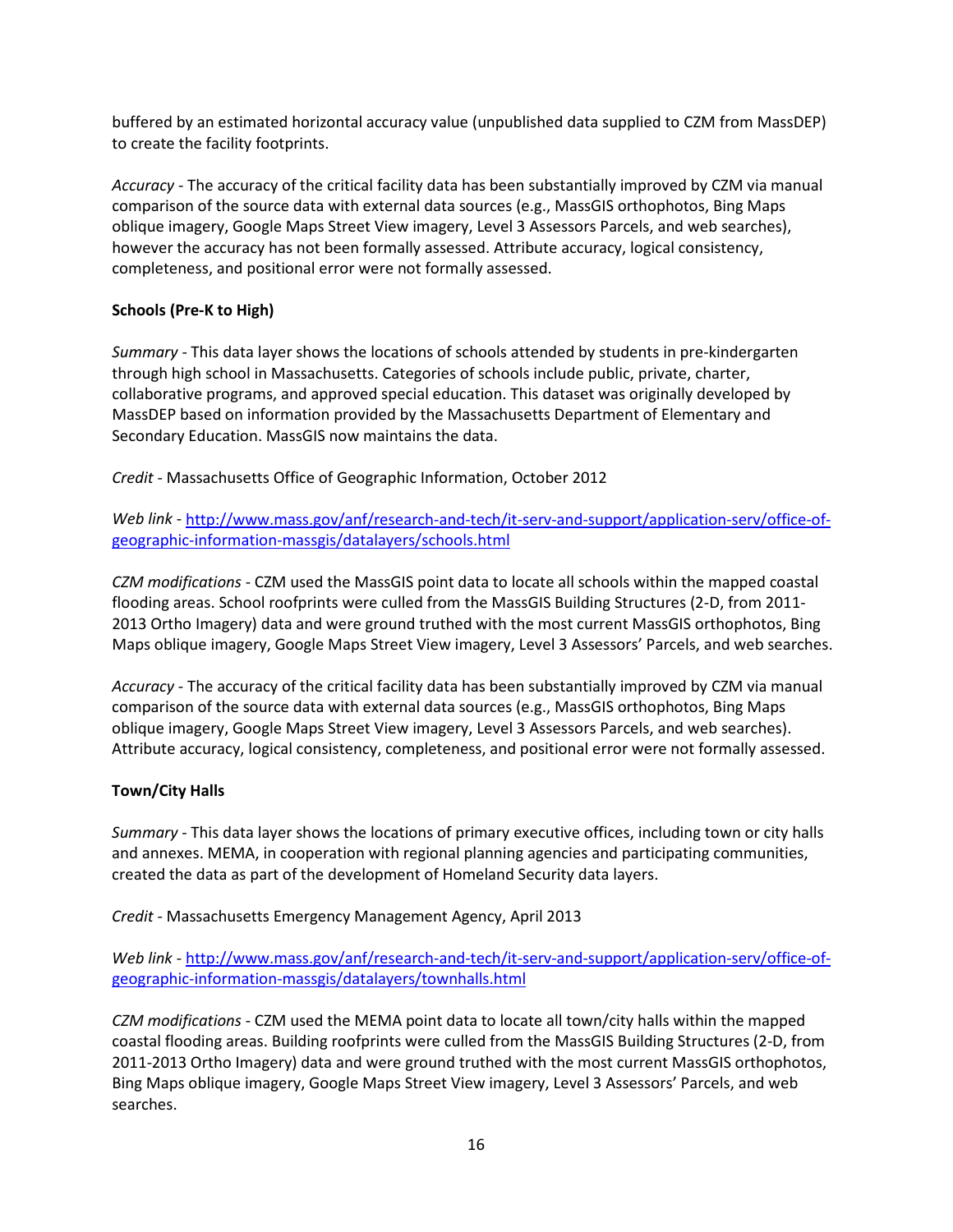*Accuracy* - The accuracy of the critical facility data has been substantially improved by CZM via manual comparison of the source data with external data sources (e.g., MassGIS orthophotos, Bing Maps oblique imagery, Google Maps Street View imagery, Level 3 Assessors Parcels, and web searches). Attribute accuracy, logical consistency, completeness, and positional error were not formally assessed.

## **United States Coast Guard Bases**

*Summary* - This point data layer shows the locations of all United States Coast Guard bases within Massachusetts. The points were digitized using MassGIS 2005 1:5,000 orthophotos and NOAA nautical charts and were generally placed in the middle of the largest building on the base. The point data were used to locate all U.S. Coast Guard bases within the sea level rise scenarios, FEMA flood zones, and hurricane storm surge inundation scenarios. The base borders were culled from the MassGIS Level 3 Assessors' Parcels.

*Credit* - Massachusetts Office of Coastal Zone Management, August 2007

*Web link* - [http://maps.massgis.state.ma.us/czm/moris/metadata/moris\\_uscg\\_bases\\_pt.htm](http://maps.massgis.state.ma.us/czm/moris/metadata/moris_uscg_bases_pt.htm)

CZM modifications - n/a

*Accuracy* - Attribute accuracy, logical consistency, completeness, and positional error were not formally assessed.

## **Wastewater Treatment Plants**

*Summary* - The EPA Environmental Facility Registry Services (FRS) is a centrally managed database that identifies facilities, sites, or places subject to environmental regulations or of environmental interest. The FRS provides access to a single integrated source of comprehensive (air, water, and waste) environmental information about those facilities, sites, or places.

*Credit* - U.S. Environmental Protection Agency, 2012

# *Web link* - [https://edg.epa.gov/metadata/catalog/search/resource/details.page?uuid=%7B86C00471-](https://edg.epa.gov/metadata/catalog/search/resource/details.page?uuid=%7B86C00471-0D39-4352-B629-14E3C0E2D042%7D) [0D39-4352-B629-14E3C0E2D042%7D](https://edg.epa.gov/metadata/catalog/search/resource/details.page?uuid=%7B86C00471-0D39-4352-B629-14E3C0E2D042%7D)

*CZM modifications* - CZM downloaded the FRS data and extracted municipal wastewater treatment facilities. The facility coordinates were then used to locate all wastewater treatment plants occurring within the mapped coastal flooding areas. Plant borders were created from the MassGIS Level 3 Assessors' Parcels and subsequently edited to exclude subtidal, wooded, marshy, or other undeveloped land surrounding the facility based on the most current MassGIS orthophotos and Bing Maps oblique imagery; in some instances the facility footprint was further refined by excluding all lands outside a fenced perimeter.

*Accuracy* - The accuracy of the critical facility data has been substantially improved by CZM via manual comparison of the source data with external data sources (e.g., MassGIS orthophotos, Bing Maps oblique imagery, Google Maps Street View imagery, Level 3 Assessors Parcels, and web searches). Attribute accuracy, logical consistency, completeness, and positional error were not formally assessed.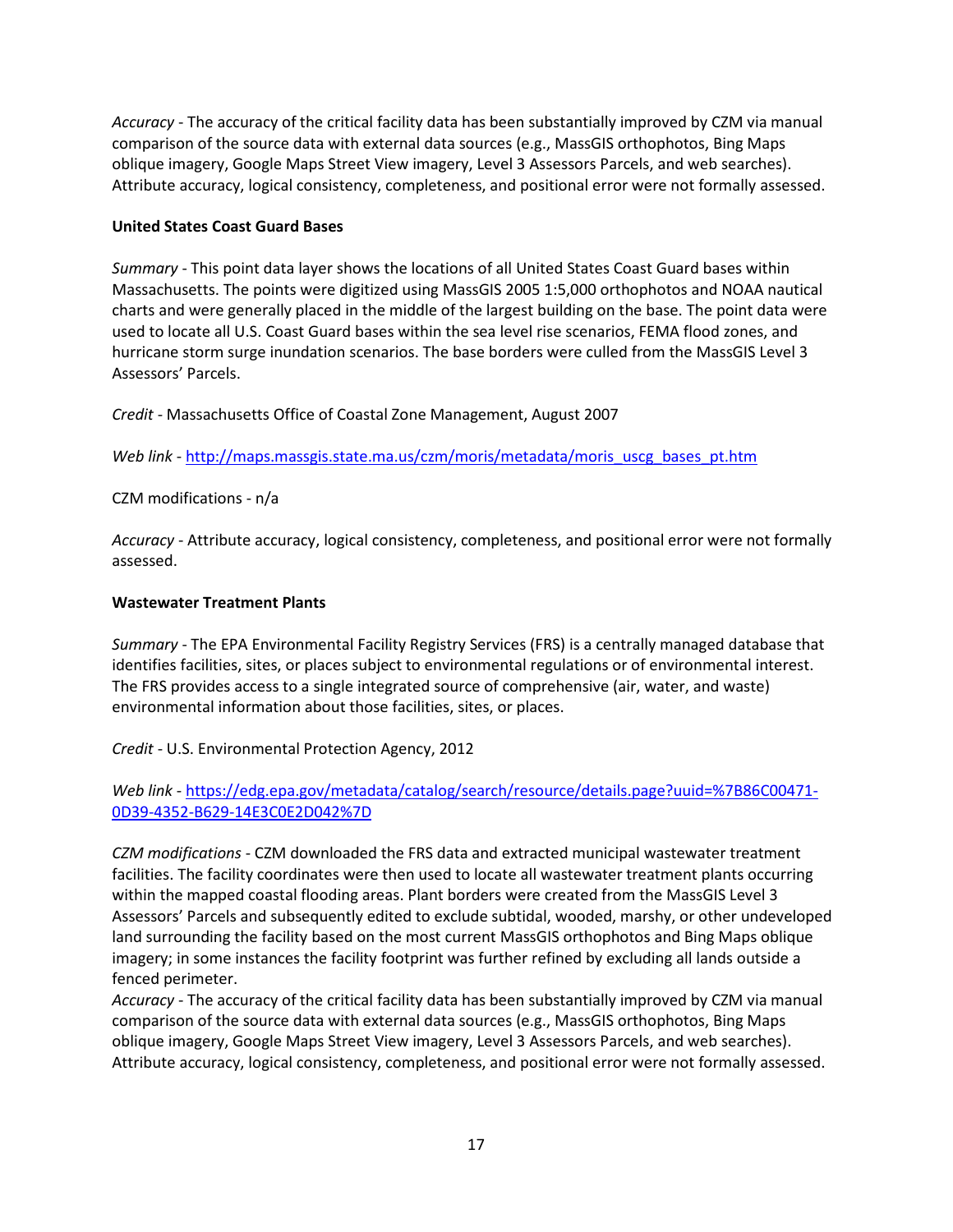#### **Water Supply Protection Areas**

*Summary* - This data layer delineates those areas included in the Massachusetts Drinking Water Regulations (310 CMR 22.00) as Surface Water Supply Protection Zones that are active, inactive, or emergency. The zones are defined as the following:

- Zone A a) the land area between the surface water source and the upper boundary of the bank of the waterbody; b) the land area within a 400 foot lateral distance from the upper boundary of the bank of a Class A surface water source, as defined in 314 CMR 4.05(3)(a); and c) the land area within a 200 foot lateral distance from the upper boundary of the bank of a tributary or associated surface water body.
- Zone B The land area within one-half mile of the upper boundary of the bank of a Class A surface water source, as defined in 314 CMR 4.05(3)(a), or edge of watershed, whichever is less. Zone B always includes the land area within a 400 ft lateral distance from the upper boundary of the bank of a Class A surface water source.
- Zone C The land area not designated as Zone A or B within the watershed of a Class A surface water source, as defined in 314 CMR 4.05(3)(a).

*Credit* - Massachusetts Department of Environmental Protection, October 2013

Web link - [http://www.mass.gov/anf/research-and-tech/it-serv-and-support/application-serv/office-of](http://www.mass.gov/anf/research-and-tech/it-serv-and-support/application-serv/office-of-geographic-information-massgis/datalayers/swp.html)[geographic-information-massgis/datalayers/swp.html](http://www.mass.gov/anf/research-and-tech/it-serv-and-support/application-serv/office-of-geographic-information-massgis/datalayers/swp.html)

*CZM modifications* - CZM removed all Zones B and C from the data. These zones are deemed unlikely to have significant impacts from coastal flooding. Zone A data were then used to locate all the water supply protection areas within the mapped coastal flooding areas.

*Accuracy* - The accuracy of the critical facility data has been substantially improved by CZM via manual comparison of the source data with external data sources (e.g., MassGIS orthophotos, Bing Maps oblique imagery, Google Maps Street View imagery, Level 3 Assessors Parcels, and web searches), however the accuracy has not been formally assessed. Attribute accuracy, logical consistency, completeness, and positional error were not formally assessed.

## **DEFINTION OF TERMS**

**Attribute Accuracy** - An assessment of the accuracy of the identification of entities and assignment of attribute values in the data set.

**Community Water System (CWS)** - A public water system that supplies water to the same population year-round and serves at least 25 people at their primary residences or at least 15 residences that are primary residences (e.g., municipalities, mobile home park, and sub-divisions).

**Completeness** - Information about omissions, selection criteria, generalization, definitions used, and other rules used to derive the data set.

**Datum** - A coordinate system and a set of reference points (such as sea level) that serves to provide known locations from which to begin creating floodplain maps, property boundaries, construction surveys, or other work requiring accurate coordinates that are consistent with one another. Horizontal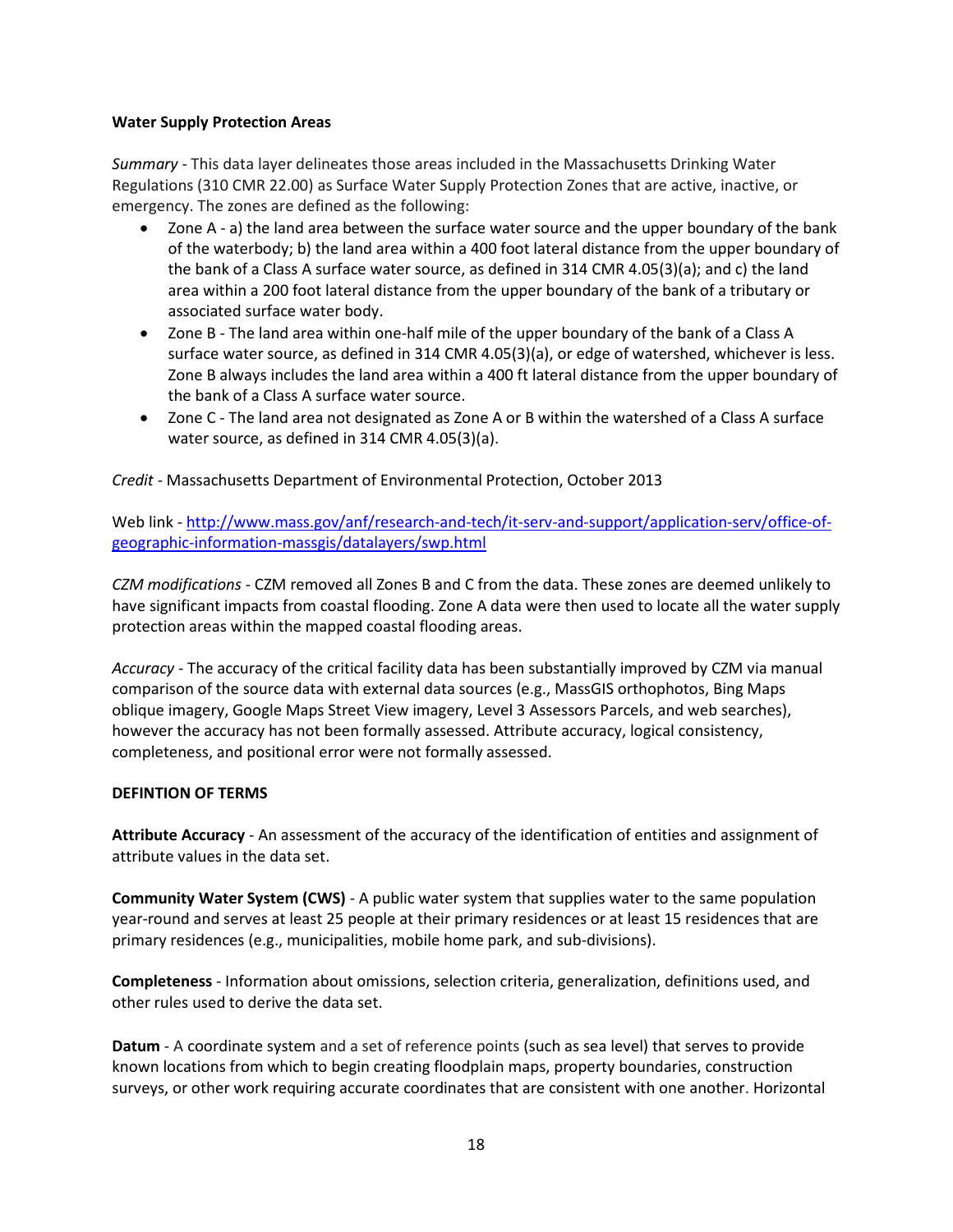datums measure positions (latitude and longitude) on the surface of the Earth, while vertical datums are used to measure land elevations and water depths.

**Digital Elevation Model (DEM)** - A DEM is a simple, regularly spaced digital representation of elevation points referenced to a common datum. DEMs filter out non-ground points such as buildings and trees.

**Flood Insurance Rate Map** - The official flood map of a community on which the Federal Emergency Management Agency (FEMA) has delineated both the special flood hazard areas and the risk premium zones applicable to the community.

**Geocoding** - The use of a description of a location, most typically a postal address or place name, to find geographic coordinates from spatial reference data such as building polygons, land parcels, street addresses, and postal codes (e.g., ZIP codes).

**Hydrological connectivity** - Connection, via water flow, between the ocean and landward water bodies subject to tidal action. Hydrologic connectivity is often in question where a road or other raised elevation feature apparently cuts off a waterbody from the ocean, yet in reality does allow for water exchange via a culvert, underground pipe, or other structure.

**Light Detection and Ranging (LIDAR)** - LIDAR is a [remote sensing](http://oceanservice.noaa.gov/facts/remotesensing.html) method that uses light in the form of a pulsed laser to measure ranges (variable distances) to the Earth. LIDAR can be used to produce highly accurate shoreline maps, make digital elevation models for use in geographic information systems (GIS), to assist in emergency response operations, and in many other applications.

**Logical consistency** - An explanation of the fidelity of relationships in the data set and tests used.

**Massachusetts Coastal Zone** - This zone includes the lands and waters within an area defined by the seaward limit of the state's territorial sea, extending from the Massachusetts-New Hampshire border south to the Massachusetts-Rhode Island border, and landward to 100 feet inland of specified major roads, rail lines, other visible rights-of-way, or, in the absence of these, at specified coordinates.

**Mean Higher High Water (MHHW)** - The average of the higher high water height of each tidal day.

**National Flood Hazard Layer (NFHL)** - A digital database that contains flood hazard mapping data from FEMA's National Flood Insurance Program (NFIP). These map data are derived from Flood Insurance Rate Map (FIRM) databases and Letters of Map Revision (LOMRs). The NFHL is a compilation of GIS data that comprises a nationwide digital FIRM.

**North American Vertical Datum of 1988 (NAVD 88)** - NAVD 88 is the vertical datum of orthometric height established for vertical control surveying in the United States. (Orthometric height is for practical purposes "height above sea level," but the current NAVD 88 datum is tied to a defined elevation at one point rather than to any location's exact mean sea level.)

**Positional Accuracy** - An assessment of how closely the coordinate descriptions of features compare to their actual location (horizontally and/or vertically).